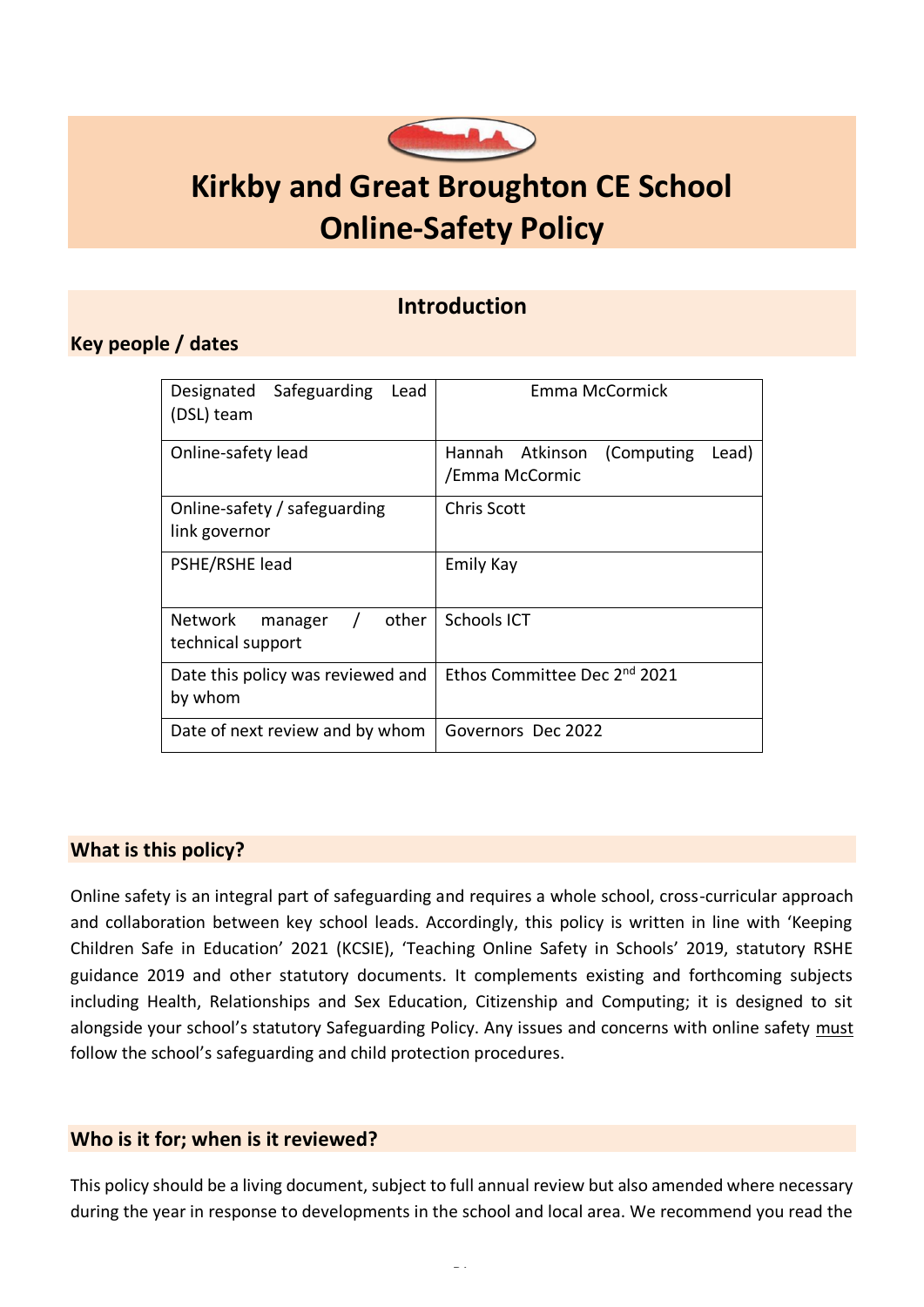DfE ['Get help with remote education'](https://get-help-with-remote-education.education.gov.uk/) guidance at [safepolicies.lgfl.net](https://safepolicies.lgfl.net/) before reissuing your school policies for online safety, safeguarding and AUPs to see what needs changing in the light of potential closure, remote learning and alternative arrangements at school. Although many aspects will be informed by legislation and regulations, you should involve staff, governors, pupils and parents in writing and reviewing the policy (KCSIE stresses making use of teachers' day-to-day experience on the ground). This will help ensure all stakeholders understand the rules that are in place and why, and that the policy affects day-to-day practice. Pupils could help to design a version in language their peers understand or help you to audit compliance. Acceptable Use Policies (see appendices) for different stakeholders help with this – ensure these are reviewed alongside this overarching policy. Any changes to this policy should be immediately disseminated to all the above stakeholders.

### <span id="page-1-0"></span>**Who is in charge of online safety?**

You may have a named online-safety lead at your school (see above); this person may or may not be the designated safeguarding lead (DSL), but KCSIE makes clear that "the designated safeguarding lead should take **lead** responsibility for safeguarding and child protection (including online safety)."

### <span id="page-1-1"></span>**What are the main online safety risks today?**

Online-safety risks are traditionally categorised as one of the 3 Cs: Content, Contact or Conduct (identified by Professor Tanya Byron's 2008 report "Safer children in a digital world"). These three areas remain a helpful way to understand the risks and potential school response, whether technological or educational. They do not stand in isolation, however, and it is important to understand the interplay between all three.

Many of these new risks are mentioned in KCSIE 2021, e.g. extra-familial harms where children are at risk of abuse or exploitation to multiple harms in situations outside their families including sexual exploitation, criminal exploitation, serious youth violence, upskirting and sticky design.

In past and potential future **remote learning and lockdowns**, there is a greater risk for grooming and exploitation (CSE, CCE and radicalisation) as children spend more time at home and on devices. There is a real risk that some of your pupils may have missed opportunities to disclose such abuse during the lockdowns or periods of absence. The quick audit safeposters. Igfl.net or quiz at digisafedigest. Igfl.net may help to surface some of these issues.

Following the government's investigation into **peer-on-peer sexual abuse** and [Ofsted review,](https://www.gov.uk/government/publications/review-of-sexual-abuse-in-schools-and-colleges/review-of-sexual-abuse-in-schools-and-colleges) schools will need to review their policies to ensure appropriate processes are in place to allow pupils to report sexual harassment and abuse concerns freely, knowing these will be taken seriously and dealt with swiftly and appropriately – ensure pupils are aware of the ne[w NSPCC helpline](https://www.nspcc.org.uk/about-us/news-opinion/2021/sexual-abuse-victims-schools-helpline/) and your school's internal reporting channels. Ways we can help you stay up to date with the latest news, risks, opportunities, bestpractice and trends include the LGfL DigiSafe [blog,](https://safeblog.lgfl.net/) [newsletter](https://safenewsletter.lgfl.net/) and our [Twitter](https://twitter.com/lgfldigisafe)[/Facebook](https://www.facebook.com/lgfldigisafe/) channels.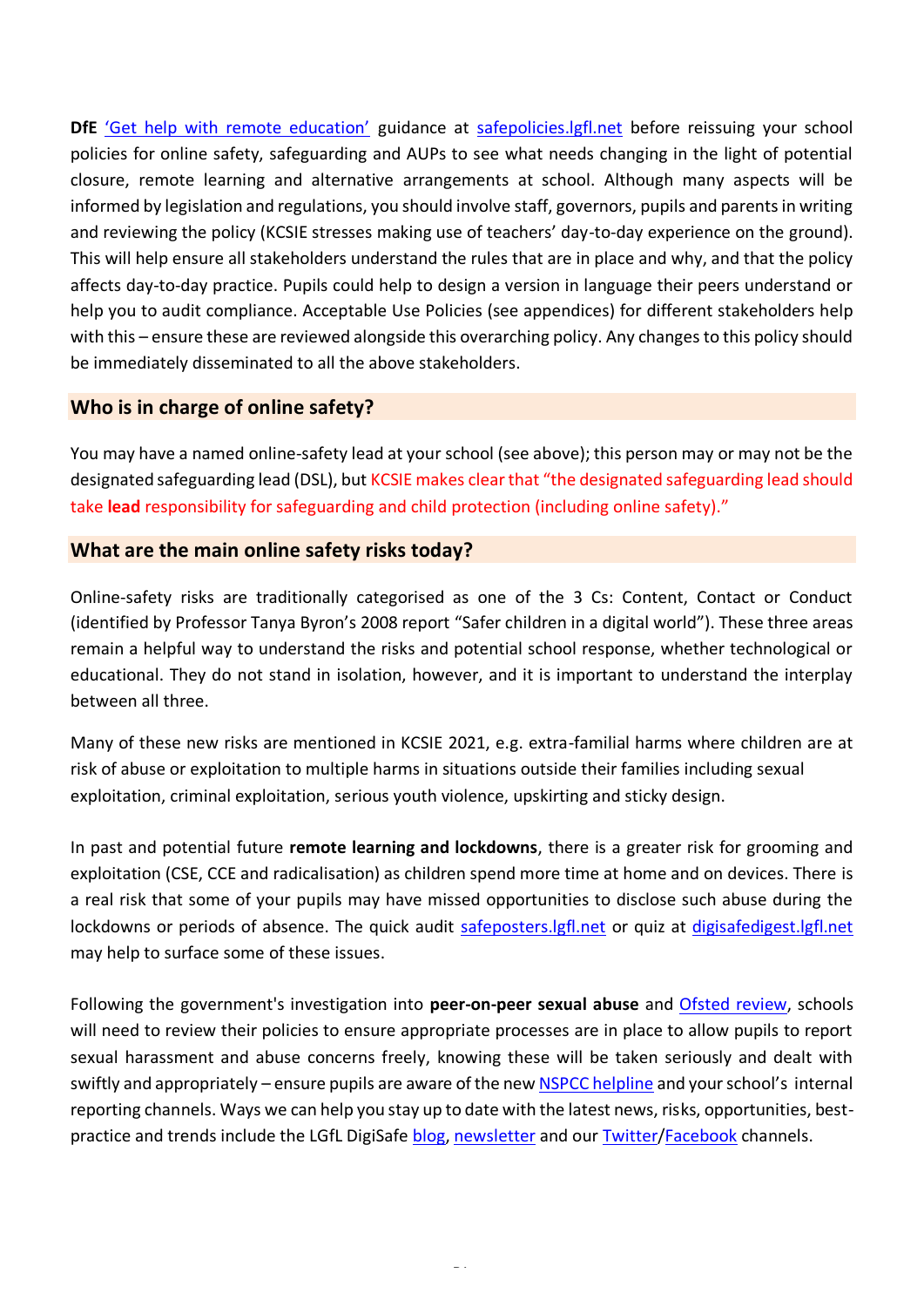### <span id="page-2-0"></span>**How will this policy be communicated?**

This policy can only impact upon practice if it is a (regularly updated) living document. It must be accessible to and understood by all stakeholders. It will be communicated in the following ways:

- Posted on the school website
- Available on the internal staff network/drive
- Available in paper format in the office
- Part of school induction pack for all new staff (including temporary, supply and non-classroombased staff)
- Integral to safeguarding updates and training for all staff (especially in September refreshers)
- Clearly reflected in the Acceptable Use Policies (AUPs)
- AUPs issued to whole school community, on entry to the school, with annual reminders of where to find them if unchanged, and reissued if updated after annual review
- Reviews of this online-safety policy will include input from staff, pupils and other stakeholders, helping to ensure further engagement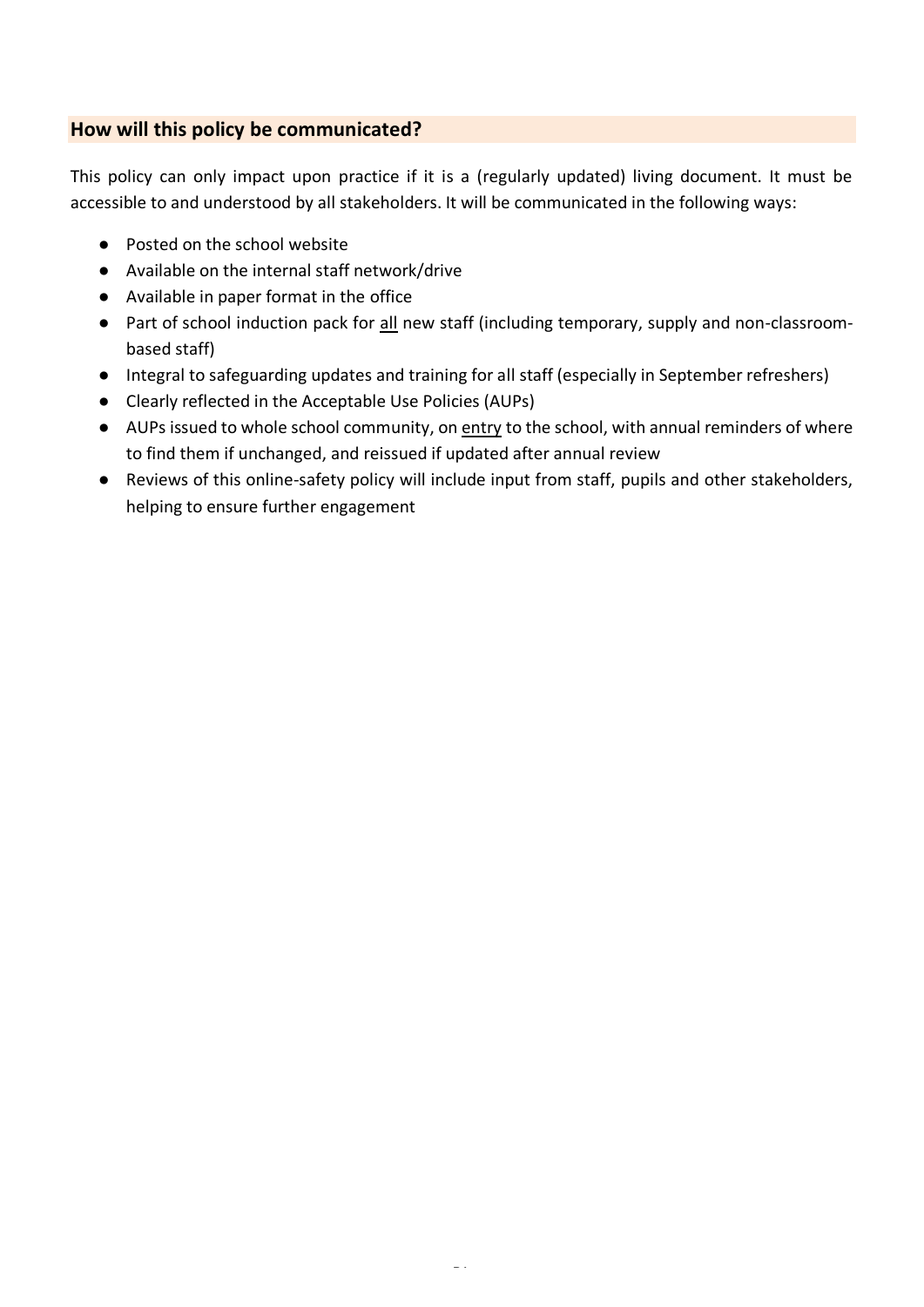# <span id="page-3-0"></span>**Contents**

| Introduction                                                                    | $\mathbf 1$    |
|---------------------------------------------------------------------------------|----------------|
| Key people / dates                                                              | 1              |
| What is this policy?                                                            | $\overline{2}$ |
| Who is it for; when is it reviewed?                                             | $\overline{2}$ |
| Who is in charge of online safety?                                              | $\overline{2}$ |
| What are the main online safety risks today?                                    | $\overline{c}$ |
| How will this policy be communicated?                                           | 3              |
| Contents                                                                        | 4              |
| Overview                                                                        | 6              |
| Aims                                                                            | 6              |
| <b>Further Help and Support</b>                                                 | 6              |
| Scope                                                                           | 7              |
| Roles and responsibilities                                                      | 7              |
| Headteacher/Principal - Emma McCormick                                          | 7              |
| Designated Safeguarding Lead / Online Safety Lead - Emma McCormick]             | 8              |
| Governing Body, led by Online Safety / Safeguarding Link Governor - Chris Scott | 10             |
| All staff                                                                       | 11             |
| PSHE / RSHE Lead/s - Emily Kay                                                  | 12             |
| Computing Lead - Hannah Atkinson                                                | 13             |
| Subject / aspect leaders                                                        | 13             |
| Network Manager/technician - Schools ICT                                        | 13             |
| Data Protection Officer (DPO) - Emma McCormick                                  | 14             |
| Volunteers and contractors                                                      | 16             |
| Pupils                                                                          | 16             |
| Parents/carers                                                                  | 17             |
| <b>Education and curriculum</b>                                                 | 17             |
| Handling online-safety concerns and incidents                                   | 18             |
| Actions where there are concerns about a child                                  | 20             |
| Sexting - sharing nudes and semi-nudes                                          | 21             |
| Upskirting                                                                      | 22             |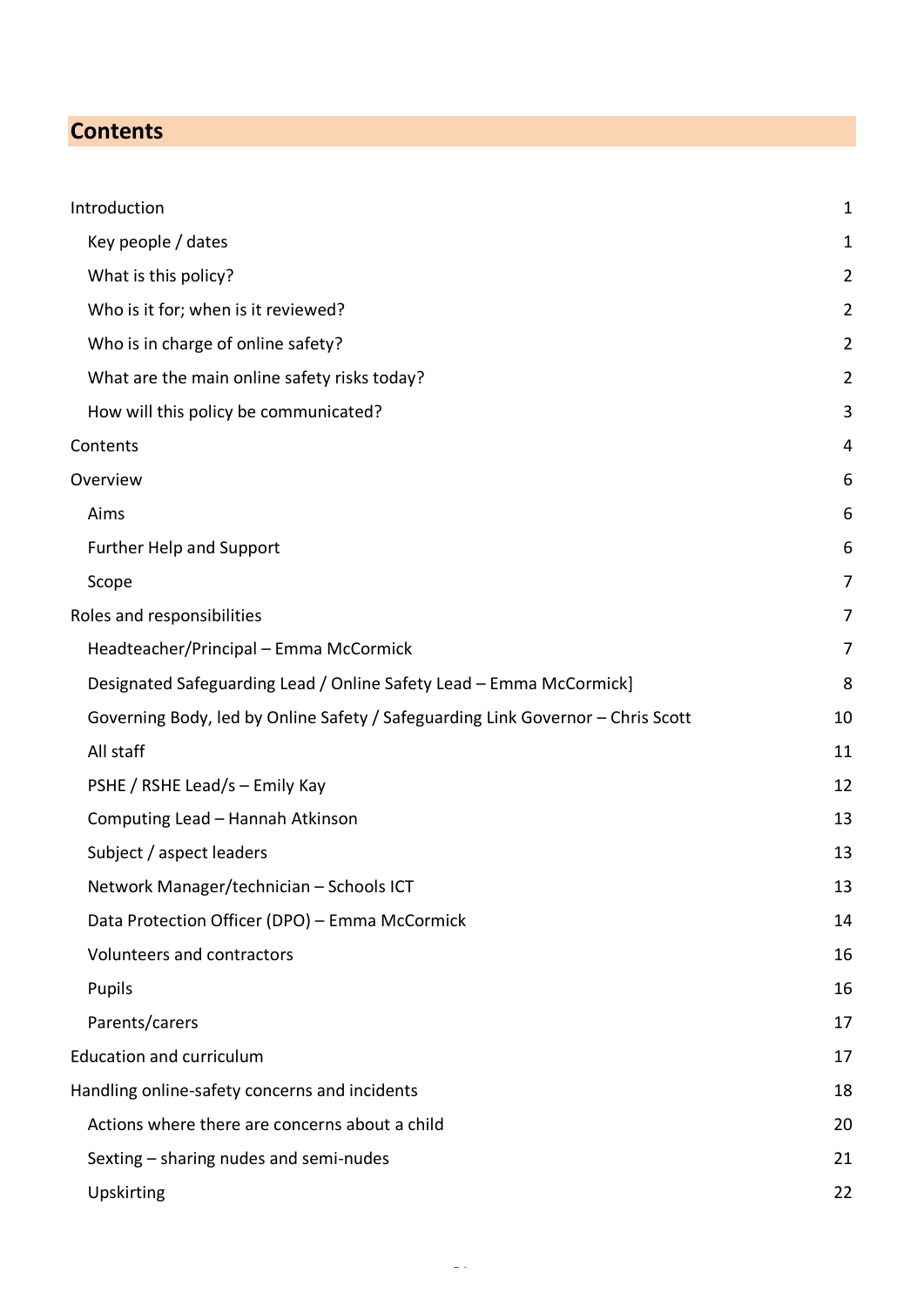| <b>Bullying</b>                                                                 | 22 |
|---------------------------------------------------------------------------------|----|
| Sexual violence and harassment                                                  | 22 |
| Misuse of school technology (devices, systems, networks or platforms)           | 22 |
| Social media incidents                                                          | 23 |
| Data protection and data security                                               | 24 |
| Appropriate filtering and monitoring                                            | 25 |
| <b>Electronic communications</b>                                                | 26 |
| Email                                                                           | 26 |
| School website                                                                  | 27 |
| Cloud platforms                                                                 | 28 |
| Digital images and video                                                        | 29 |
| Social media                                                                    | 30 |
| KGB's SM presence                                                               | 30 |
| Staff, pupils' and parents' SM presence                                         | 31 |
| Device usage                                                                    | 32 |
| Personal devices including wearable technology and bring your own device (BYOD) | 33 |
| Network / internet access on school devices                                     | 33 |
| Trips / events away from school                                                 | 34 |
| Searching and confiscation                                                      | 34 |
| Appendices                                                                      | 35 |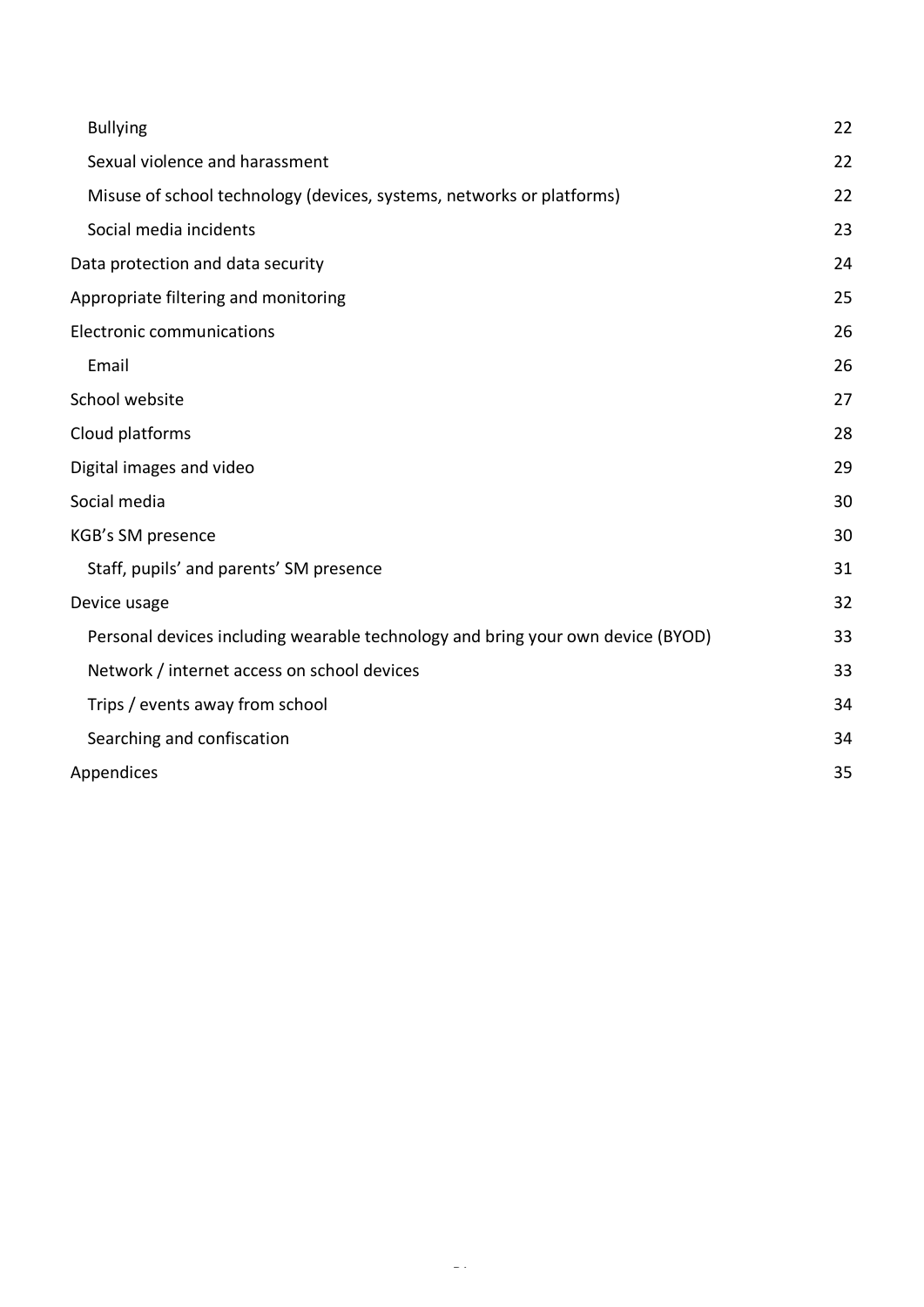### <span id="page-5-0"></span>**Overview**

#### <span id="page-5-1"></span>**Aims**

This policy aims to:

- Set out expectations for all Kirkby and Great Broughton community members' online behaviour, attitudes and activities and use of digital technology (including when devices are offline)
- Help all stakeholders to recognise that online/digital behaviour standards (including social media activity) must be upheld beyond the confines of the school gates and school day, and regardless of device or platform
- Facilitate the safe, responsible, respectful and positive use of technology to support teaching & learning, increase attainment and prepare children and young people for the risks and opportunities of today's and tomorrow's digital world, to survive and thrive online
- Help school staff working with children to understand their roles and responsibilities to work safely and responsibly with technology and the online world:
	- $\circ$  for the protection and benefit of the children and young people in their care, and
	- $\circ$  for their own protection, minimising misplaced or malicious allegations and to better understand their own standards and practice
	- $\circ$  for the benefit of the school, supporting the school ethos, aims and objectives, and protecting the reputation of the school and profession
- Establish clear structures by which online misdemeanours will be treated, and procedures to follow where there are doubts or concerns (with reference to other school policies such as Behaviour Policy or Anti-Bullying Policy)

#### <span id="page-5-2"></span>**Further Help and Support**

Internal school channels should always be followed first for reporting and support, as documented in school policy documents, especially in response to incidents, which should be reported in line with your Safeguarding Policy. The DSL will handle referrals to local authority multi-agency safeguarding hubs (MASH) and normally the headteacher will handle referrals to the LA designated officer (LADO). The local authority, academy trust or third-party support organisations you work with may also have advisors to offer general support.

#### <span id="page-5-3"></span>**Scope**

This policy applies to all members of the school community (including teaching and support staff, supply teachers and tutors engaged under the DfE National Tutoring Programme, governors, volunteers, contractors, students/pupils, parents/carers, visitors and community users) who have access to our digital technology, networks and systems, whether on-site or remotely, and at any time, or who use technology in their school role.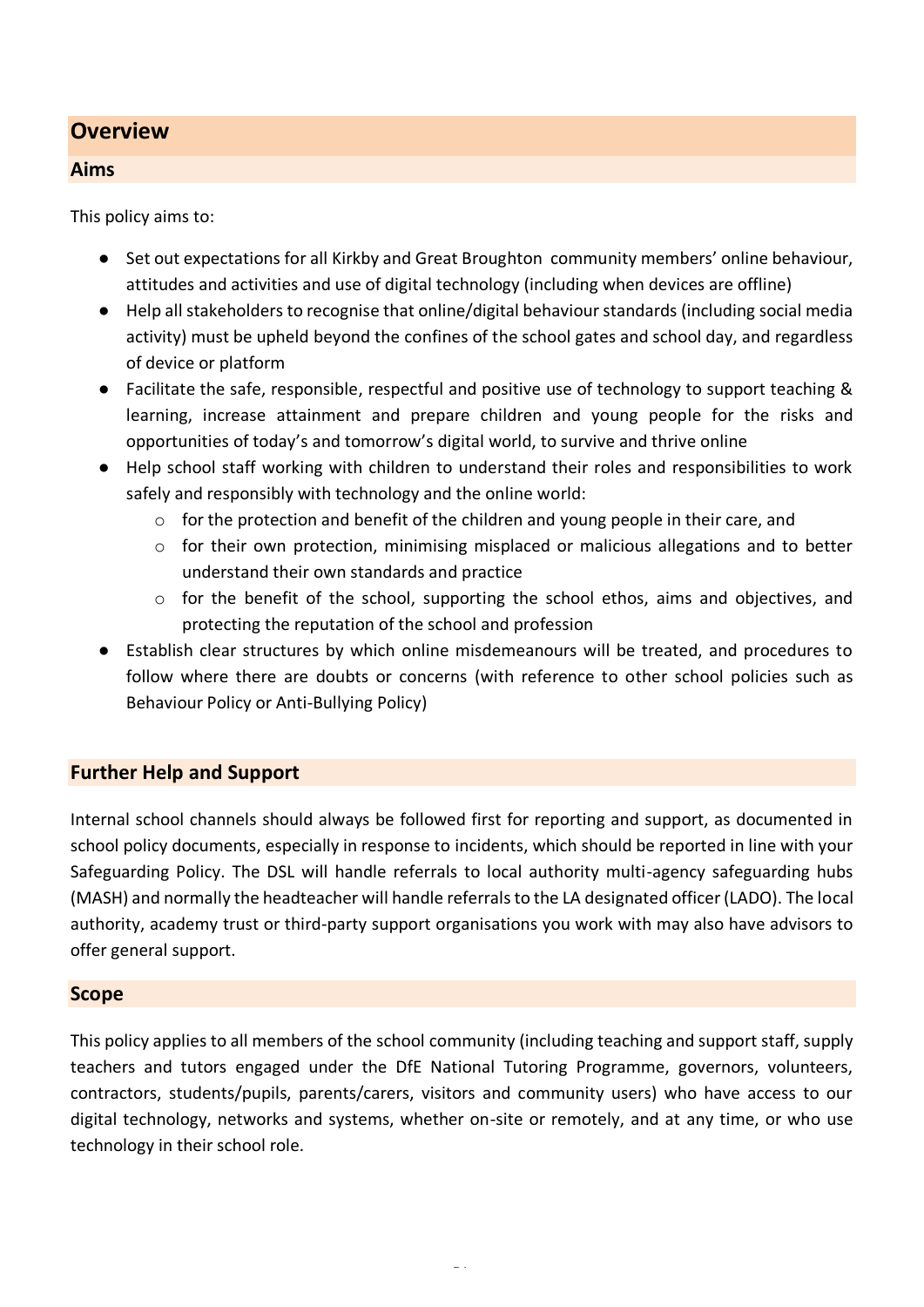# <span id="page-6-0"></span>**Roles and responsibilities**

This school is a community and all members have a duty to behave respectfully online and offline, to use technology for teaching and learning and to prepare for life after school, and to immediately report any concerns or inappropriate behaviour, to protect staff, pupils, families and the reputation of the school. We learn together, make honest mistakes together and support each other in a world that is online and offline at the same time.

### <span id="page-6-1"></span>**Headteacher – Emma McCormick**

#### **Key responsibilities:**

- Review protections for **pupils in the home** and **remote-learning** procedures, rules and safeguards
- Foster a culture of safeguarding where online safety is fully integrated into whole-school safeguarding
- Act as DSL (see below)
- Ensure that policies and procedures are followed by all staff
- Undertake training in offline and online safeguarding, in accordance with statutory guidance and relevant Local Safeguarding Partnerships
- Take overall responsibility for data management and information security ensuring the school's provision follows best practice in information handling; work with the DPO, DSL and governors to ensure a GDPR-compliant framework for storing data, but helping to ensure that child protection is always put first and data-protection processes support careful and legal sharing of information
- Ensure the school implements and makes effective use of appropriate ICT systems and services including school-safe filtering and monitoring, protected email systems and that all technology including cloud systems are implemented according to child-safety first principles
- Be responsible for ensuring that all staff receive suitable training to carry out their safeguarding and online safety roles
- Understand and make all staff aware of procedures to be followed in the event of a serious online safeguarding incident
- Ensure suitable risk assessments are undertaken so the curriculum meets needs of pupils, including risk of children being radicalised
- Ensure that there is a system in place to monitor and support staff (e.g. network manager) who carry out internal technical online-safety procedures
- Ensure governors are regularly updated on the nature and effectiveness of the school's arrangements for online safety
- Ensure the school website meets statutory requirements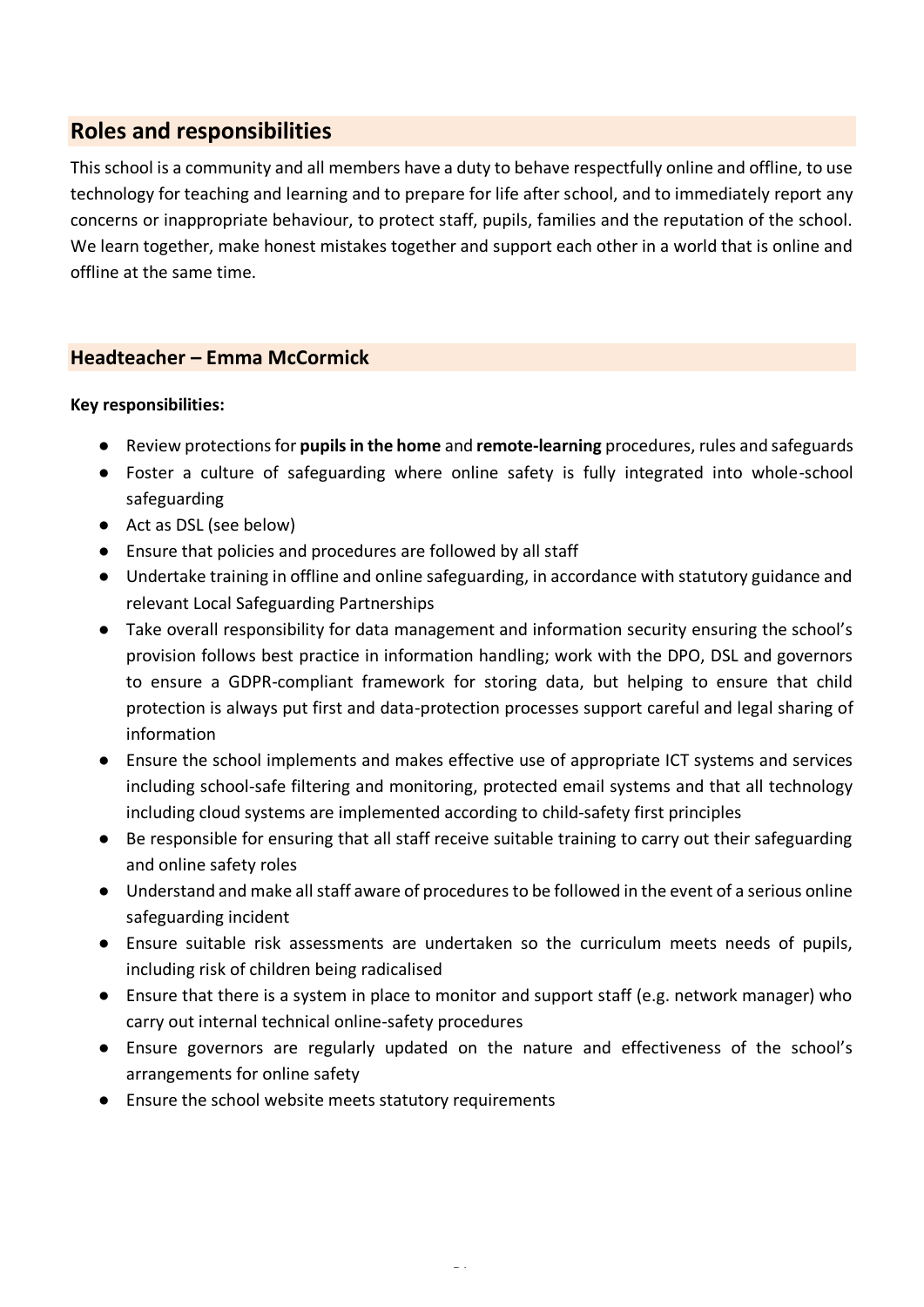# <span id="page-7-0"></span>**Designated Safeguarding Lead / Online Safety Lead – Emma McCormick/Hannah Atkinson**

**Key responsibilities** (remember the DSL can delegate certain online safety duties, e.g. to the onlinesafety coordinator, but not the overall responsibility; this assertion and all quotes below are from Keeping Children Safe in Education 2021):

- "The designated safeguarding lead should take **lead responsibility** for safeguarding and child protection [including online safety] … this **lead** responsibility should not be delegated"
- Review protections for **pupils in the home** [e.g. DfE Umbrella scheme] and **remote-learning** procedures, rules and safeguards
- Ensure "An effective approach to online safety [that] empowers a school or college to protect and educate the whole school or college community in their use of technology and establishes mechanisms to identify, intervene in and escalate any incident where appropriate."
- "Liaise with staff (especially pastoral support staff, school nurses, IT Technicians, and SENCOs, or the named person with oversight for SEN in a college and Senior Mental Health Leads) on matters of safety and safeguarding (including online and digital safety) and when deciding whether to make a referral by liaising with relevant agencies."
- Take day-to-day responsibility for online safety issues and be aware of the potential for serious child protection concerns
- Remind staff of safeguarding considerations as part of a review of remote learning procedures and technology, including that the same principles of online safety and behaviour apply
- Work with the headteacher, DPO and governors to ensure a GDPR-compliant framework for storing data, but helping to ensure that child protection is always put first and data-protection processes support careful and legal sharing of information
- Stay up to date with the latest trends in online safeguarding and "undertake Prevent awareness training."
- Review and update this policy, other online safety documents (e.g. Acceptable Use Policies) and the strategy on which they are based (in harmony with policies for behaviour, safeguarding, Prevent and others) and submit for review to the governors/trustees.
- Receive regular updates in online safety issues and legislation, be aware of local and school trends
- Ensure that online safety education is embedded across the curriculum in line with the statutory RSHE guidance (e.g. by use of the updated UKCIS framework '[Education for a Connected World](https://assets.publishing.service.gov.uk/government/uploads/system/uploads/attachment_data/file/896323/UKCIS_Education_for_a_Connected_World_.pdf) – [2020 edition](https://assets.publishing.service.gov.uk/government/uploads/system/uploads/attachment_data/file/896323/UKCIS_Education_for_a_Connected_World_.pdf)') and beyond, in wider school life
- Promote an awareness of and commitment to online safety throughout the school community, with a strong focus on parents.
- Ensure all staff are aware of the procedures that need to be followed in the event of an online safety incident, and that these are logged in the same way as any other safeguarding incident.
- Ensure adequate provision for staff to flag issues when not in school and for pupils to disclose issues when off site, especially when in isolation/quarantine/lockdown, e.g. private message on Seesaw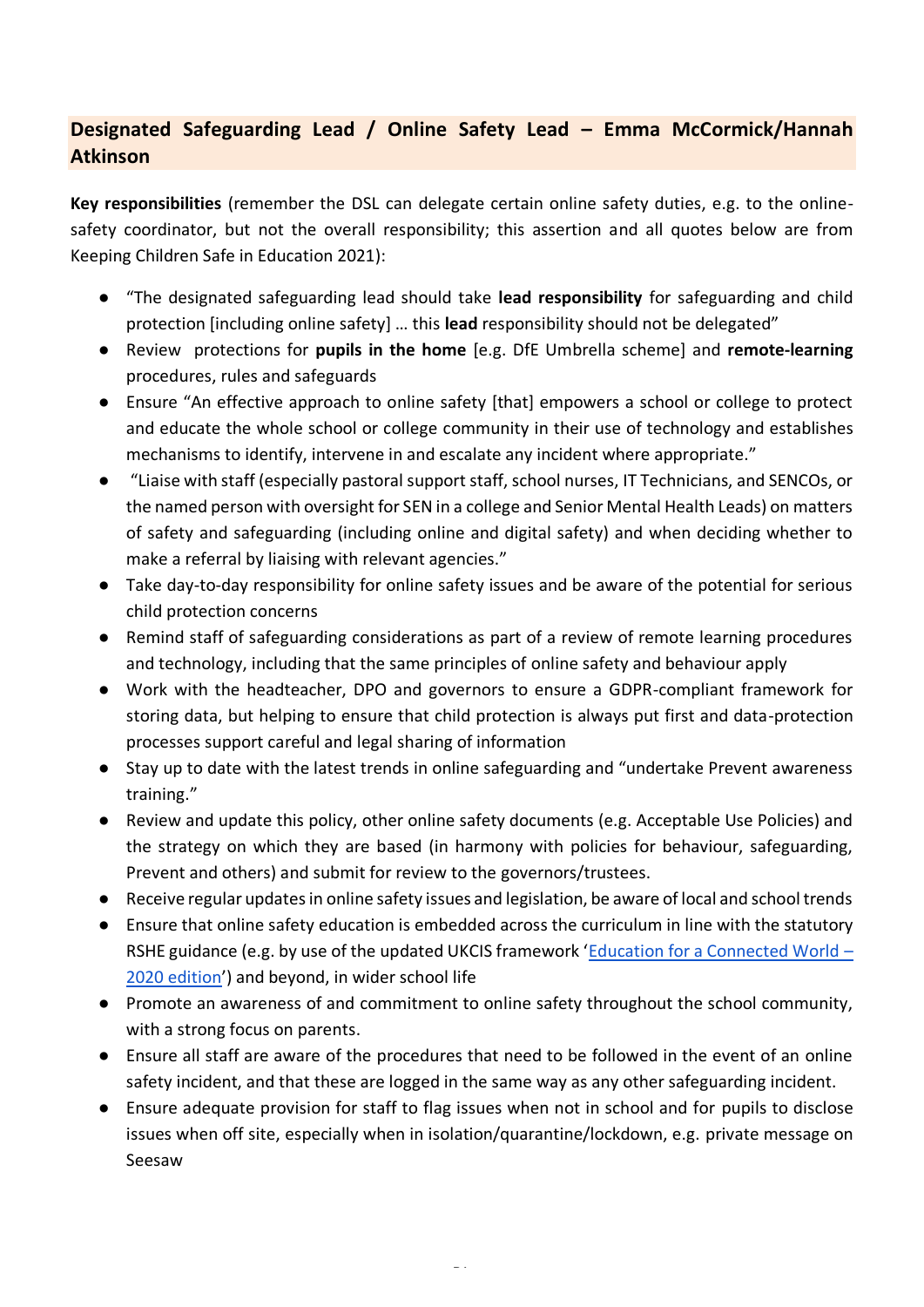- Oversee and discuss 'appropriate filtering and monitoring' with governors (is it physical or technical?) and ensure staff are also aware (Ofsted inspectors have asked classroom teachers about this).
- Ensure the updated [2021 DfE guidance on Sexual Violence & Sexual Harassment Between](https://www.gov.uk/government/publications/sexual-violence-and-sexual-harassment-between-children-in-schools-and-colleges)  [Children in Schools & Colleges](https://www.gov.uk/government/publications/sexual-violence-and-sexual-harassment-between-children-in-schools-and-colleges) Guidance is followed throughout the school and that staff adopt a zero-tolerance, whole school approach to this, as well as to bullying.
- Facilitate training and advice for all staff, including supply teachers:
	- $\circ$  all staff must read KCSIE Part 1 and all those working with children Annex B translations are available in 12 community languages at [kcsietranslate.lgfl.net](https://national.lgfl.net/digisafe/kcsietranslate)
	- o Annex A is now a condensed version of Part one and can be provided (instead of Part one) to those staff who do not directly work with children, if the governing body or proprietor think it will provide a better basis for those staff to promote the welfare and safeguard children.
	- o it would also be advisable for all staff to be aware of Annex D (online safety)
	- o cascade knowledge of risks and opportunities throughout the organisation

### <span id="page-8-0"></span>**Governing Body, led by Online Safety / Safeguarding Link Governor – [ Chris Scott ]**

### **Key responsibilities (quotes are taken from Keeping Children Safe in Education 2021)**

- Approve this policy and strategy and subsequently review its effectiveness, e.g. by asking the questions in the helpful document from the UK Council for Child Internet Safety (UKCIS) [Online](https://assets.publishing.service.gov.uk/government/uploads/system/uploads/attachment_data/file/562876/Guidance_for_School_Governors_-_Question_list.pdf)  [safety in schools and colleges: Questions from the Governing Board](https://assets.publishing.service.gov.uk/government/uploads/system/uploads/attachment_data/file/562876/Guidance_for_School_Governors_-_Question_list.pdf)
- Ask about how the school has reviewed protections for **pupils in the home** (including when with online tutors) and **remote-learning** procedures, rules and safeguards (see [remotesafe.lgfl.net](https://national.lgfl.net/digisafe/safe-remote-learning) for guidance to policies and an infographic overview of safeguarding considerations for remote teaching technology.
- "Ensure an appropriate **senior member** of staff, from the school or college **leadership team**, is appointed to the role of DSL [with] **lead responsibility** for safeguarding and child protection (including online safety) [with] the appropriate status and authority [and] time, funding, training, resources and support…"
- Support the school in encouraging parents and the wider community to become engaged in online safety activities
- Have regular strategic reviews with the online-safety coordinator / DSL and incorporate online safety into standing discussions of safeguarding at governor meetings
- Work with the headteacher to ensure a GDPR-compliant framework for storing data, but helping to ensure that child protection is always put first and data-protection processes support careful and legal sharing of information
- Check all school staff have read Part 1 of KCSIE; SLT and all working directly with children have read Annex B; check that Annex D on Online Safety reflects practice in your school
- "Ensure that all staff undergo safeguarding and child protection training (including online safety) at induction. The training should be regularly updated in line with advice from the local three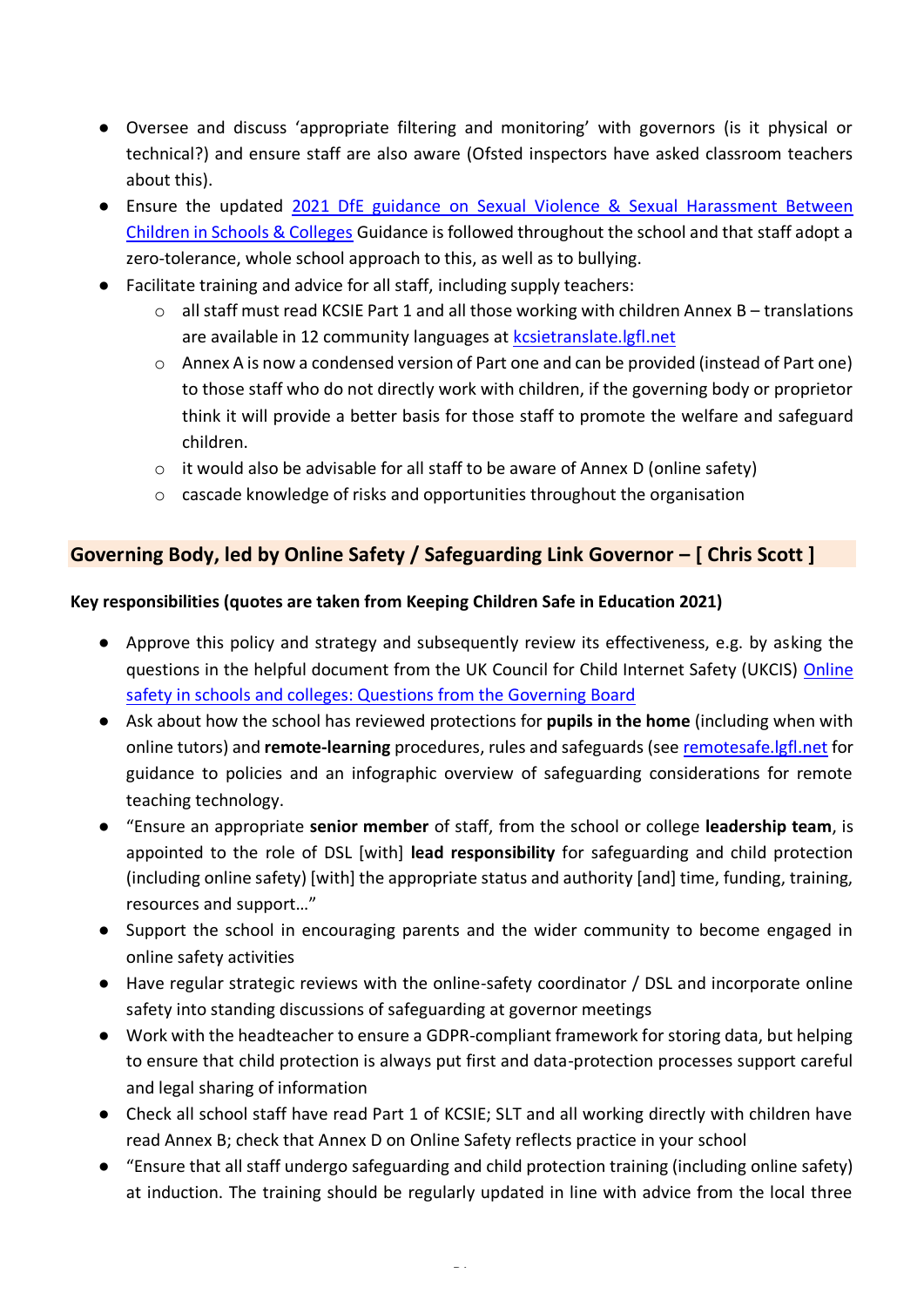safeguarding partners […] integrated, aligned and considered as part of the overarching safeguarding approach."

- "Ensure appropriate filters and appropriate monitoring systems are in place [but…] be careful that 'overblocking' does not lead to unreasonable restrictions as to what children can be taught with regard to online teaching and safeguarding".
- "Ensure that children are taught about safeguarding, including online safety […] as part of providing a broad and balanced curriculum […] Consider a whole school or college approach to online safety [with] a clear policy on the use of mobile technology." NB – you may wish to refer to 'Teaching Online Safety in Schools 2019' and investigate/adopt the UKCIS cross-curricular framework 'Education for a Connected World – 2020 edition' to support a whole-school approach.
- Work with the Headteacher to ensure the school website meets statutory DfE requirements

### <span id="page-9-0"></span>**All staff**

#### **Key responsibilities:**

- In 2021 pay particular attention to safeguarding provisions for **home-learning** and **remoteteaching technologies**
- Recognise that **RSHE** is now statutory and that it is a whole-school subject requiring the support of all staff; online safety has become core to this new subject
- $\bullet$  Understand that online safety is a core part of safeguarding; as such it is part of everyone's job  $$ never think that someone else will pick it up
- Know who the Designated Safeguarding Lead (DSL) and Online Safety Lead (OSL) are
- Read Part 1, Annex B and Annex D of Keeping Children Safe in Education (whilst Part 1 is statutory for all staff, Annex B for SLT and those working directly with children, it is good practice for all staff to read all three sections). Annex A is now a condensed version of Part one and can be provided (instead of Part one) to those staff who do not directly work with children, if the governing body or proprietor think it will provide a better basis for those staff to promote the welfare and safeguard children.
- Read and follow this policy in conjunction with the school's main child protection policy
- Record online-safety incidents in the same way as any safeguarding incident and report in accordance with school procedures.
- Understand that safeguarding is often referred to as a jigsaw puzzle you may have discovered the missing piece so do not keep anything to yourself
- Sign and follow the staff acceptable use policy and code of conduct/handbook
- Notify the DSL/OSL if policy does not reflect practice in your school and follow escalation procedures if concerns are not promptly acted upon
- Identify opportunities to thread online safety through all school activities as part of a whole school approach in line with the RSHE curriculum, both outside the classroom and within the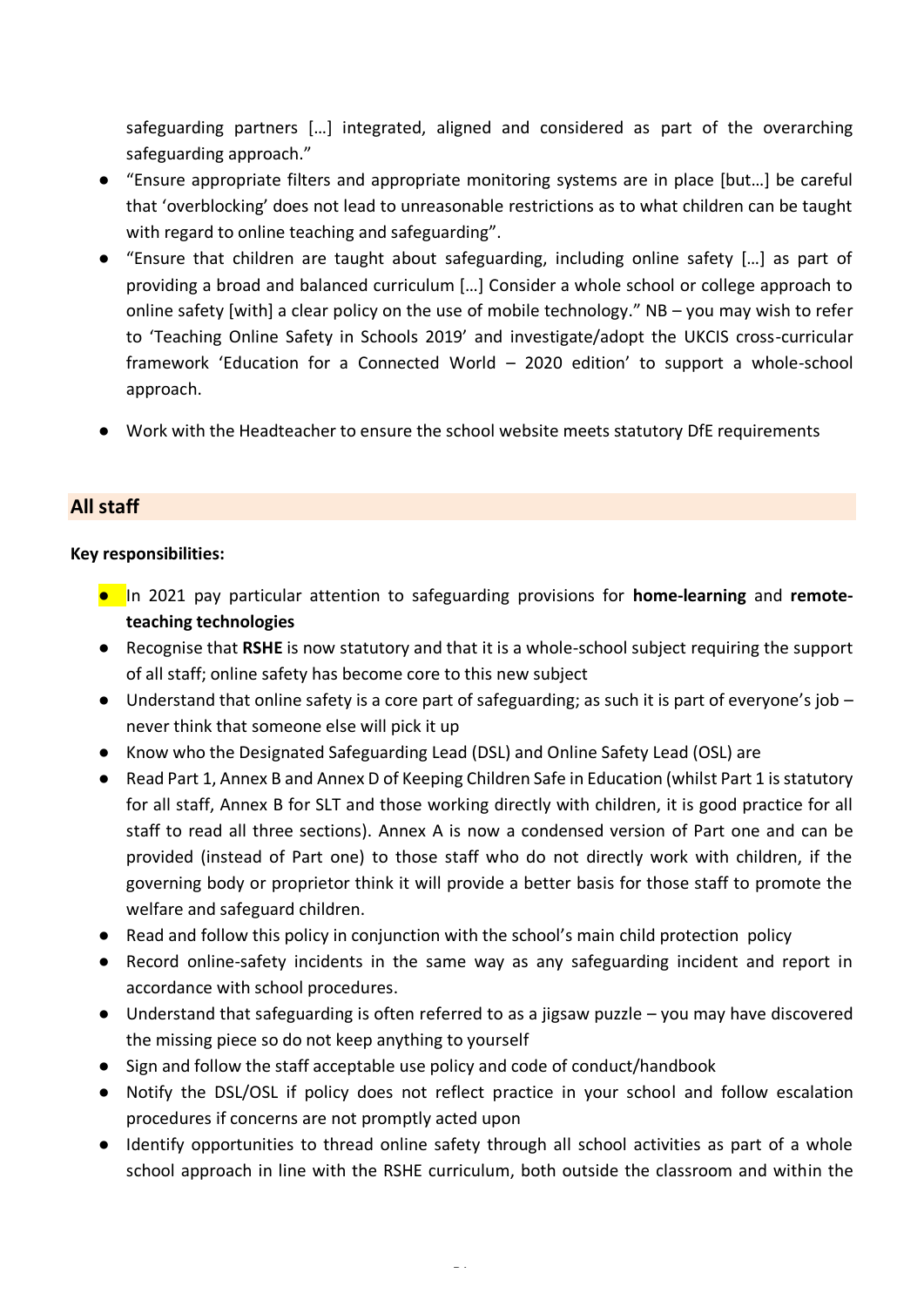curriculum, supporting curriculum/stage/subject leads, and making the most of unexpected learning opportunities as they arise (which have a unique value for pupils)

- Whenever overseeing the use of technology in school or for homework or remote teaching, encourage and talk about appropriate behaviour and how to get help and consider potential risks and the age-appropriateness of websites (find out what appropriate filtering and monitoring systems are in place)
- When supporting pupils remotely, be mindful of additional safeguarding considerations.
- Carefully supervise and guide pupils when engaged in learning activities involving online technology, supporting them with search skills, critical thinking, age appropriate materials and signposting, and legal issues such as copyright and GDPR.
- Be aware of security best-practice at all times, including password hygiene and phishing strategies.
- Prepare and check all online source and resources before using
- Encourage pupils/students to follow their acceptable use policy at home as well as at school, remind them about it and enforce school sanctions.
- Notify the DSL of new trends and issues before they become a problem
- Take a zero-tolerance approach to bullying and sexual harassment.
- Be aware that you are often most likely to see or overhear online-safety issues (particularly relating to bullying and sexual harassment and violence) in the playground, corridors, toilets and other communal areas outside the classroom – let the DSL know
- Receive regular updates from the DSLand have a healthy curiosity for online safeguarding issues
- Model safe, responsible and professional behaviours in their own use of technology. This includes outside the school hours and site, and on social media, in all aspects upholding the reputation of the school and of the professional reputation of all staff.

### <span id="page-10-0"></span>**PSHE / RSHE Lead/s –Emily Kay**

#### **Key responsibilities:**

- As listed in the 'all staff' section, plus:
- Embed consent, mental wellbeing, healthy relationships and staying safe online into the PSHE / Relationships education, relationships and sex education (RSE) and health education curriculum. "This will include being taught what positive, healthy and respectful online relationships look like, the effects of their online actions on others and knowing how to recognise and display respectful behaviour online. Throughout these subjects, teachers will address online safety and appropriate behaviour in an age appropriate way that is relevant to their pupils' lives."
- This will complement the computing curriculum, which covers the principles of online safety at all key stages, with progression in the content to reflect the different and escalating risks that pupils face. This includes how to use technology safely, responsibly, respectfully and securely, and where to go for help and support when they have concerns about content or contact on the internet or other online technologies.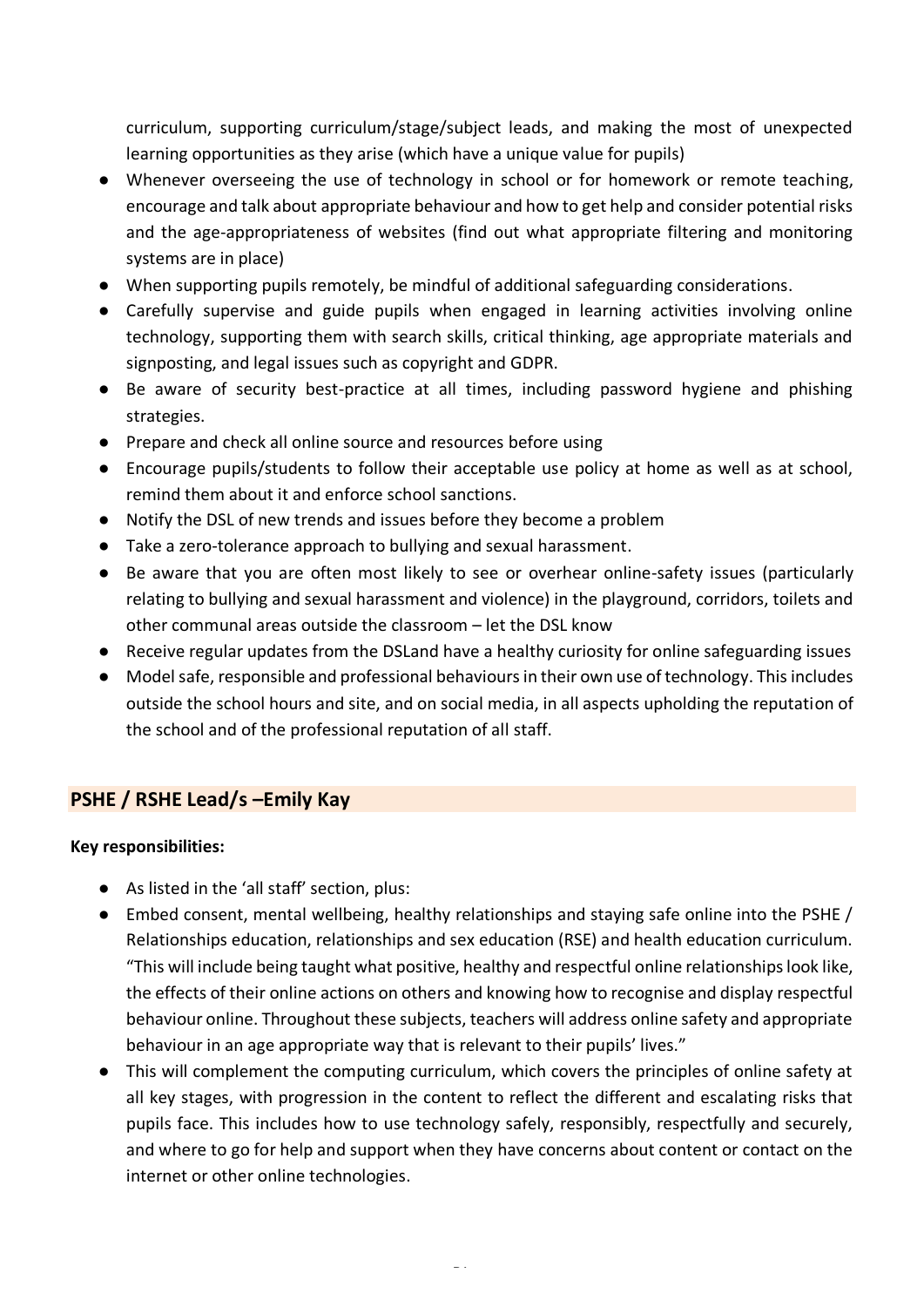- Work closely with the DSL and all other staff to ensure an understanding of the issues, approaches and messaging within PSHE / RSHE.
- Note that an RSHE policy should now be included on the school website.
- Work closely with the Computing subject leader to avoid overlap but ensure a complementary whole-school approach, and with all other lead staff to embed the same whole-school approach

### <span id="page-11-0"></span>**Computing Lead – Hannah Atkinson**

#### **Key responsibilities:**

- As listed in the 'all staff' section, plus:
- Oversee the delivery of the online safety element of the Computing curriculum in accordance with the national curriculum
- Work closely with the RSHE lead to avoid overlap but ensure a complementary whole-school approach
- Work closely with the DSL and all other staff to ensure an understanding of the issues, approaches and messaging within Computing
- Collaborate with technical staff and others responsible for ICT use in school to ensure a common and consistent approach, in line with acceptable-use agreements
- Monitor the use of school technology, online platforms and social media presence

### <span id="page-11-1"></span>**Subject leaders**

#### **Key responsibilities:**

- As listed in the 'all staff' section, plus:
- Look for opportunities to embed online safety in your subject or aspect, especially as part of the new RSHE curriculum, and model positive attitudes and approaches to staff and pupils alike
- Consider how the UKCIS framework Education for a Connected World and Teaching Online Safety in Schools can be applied in your context
- Work closely with the DSL/OSL and all other staff to ensure an understanding of the issues, approaches and messaging within Computing
- Ensure subject specific action plans also have an online-safety element

### <span id="page-11-2"></span>**Network Manager/technician – Schools ICT**

#### **Key responsibilities:**

● Support the HT and DSL team as they review protections for **pupils in the home** and **remotelearning** procedures.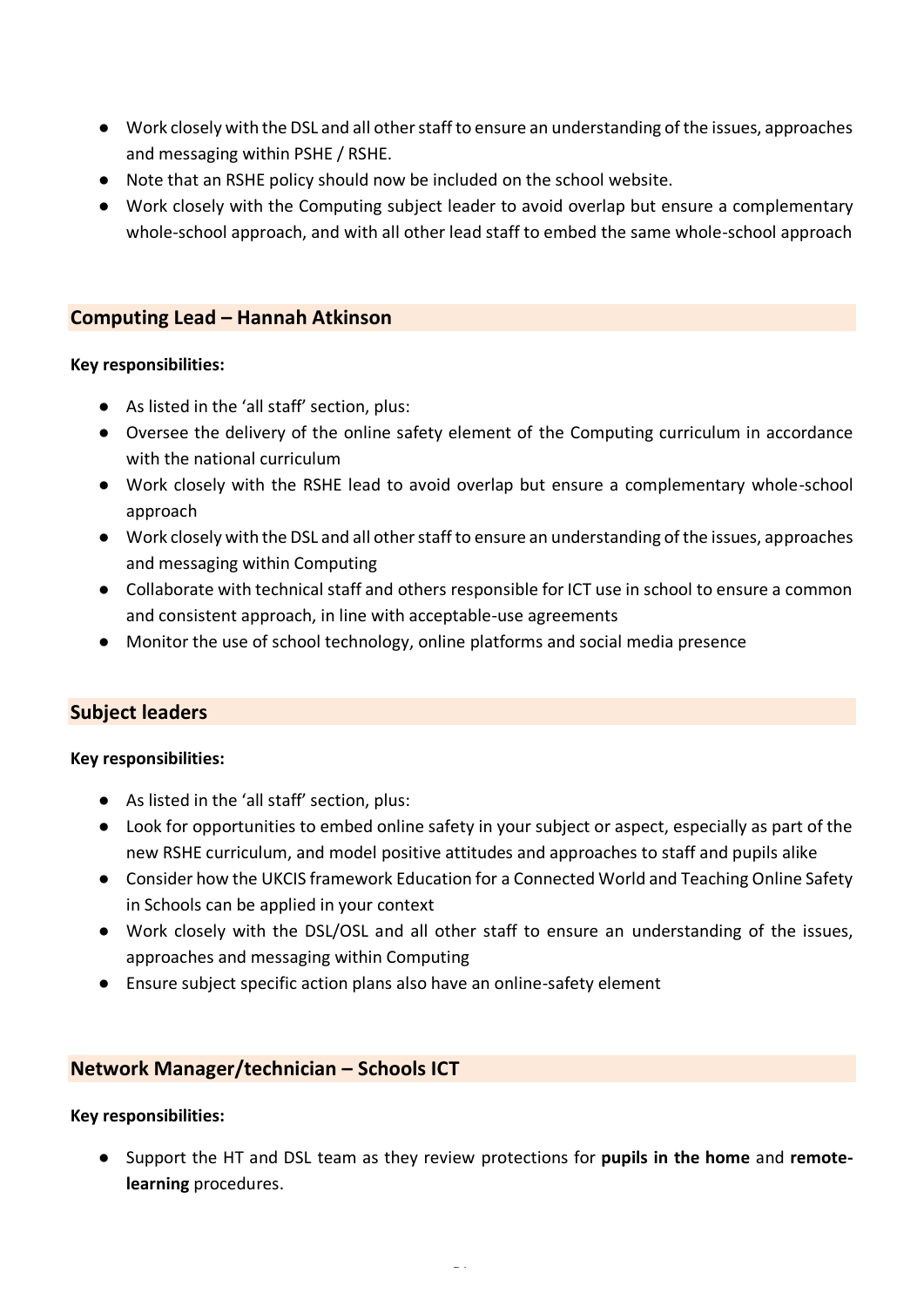- Keep up to date with the school's online safety policy and technical information in order to effectively carry out their online safety role and to inform and update others as relevant
- Work closely with the designated safeguarding lead to ensure that school systems and networks reflect school policy
- Support and advise on the implementation of 'appropriate filtering and monitoring' as decided by the DSL and governors.
- To report online-safety related issues that come to their attention in line with school policy
- Manage the school's systems, networks and devices, according to apassword policy, with systems in place for detection of misuse and malicious attack, with adequate protection, encryption and backup for data, including disaster recovery plans, and auditable access controls

### <span id="page-12-0"></span>**Data Protection Officer (DPO) – Emma McCormick**

#### **Key responsibilities:**

- Be aware that of references to the relationship between data protection and safeguarding in key Department for Education documents 'Keeping Children Safe in Education' and 'Data protection: a toolkit for schools' (August 2018), especially this quote from the latter document:
- "GDPR does not prevent, or limit, the sharing of information for the purposes of keeping children safe. Lawful and secure information sharing between schools, Children's Social Care, and other local agencies, is essential for keeping children safe and ensuring they get the support they need. **The Data Protection Act 2018 introduced 'safeguarding' as a reason to be able to process sensitive, personal information, even without consent** (DPA, Part 2,18; Schedule 8, 4) When Designated Safeguarding Leads in schools are considering whether, or not, to share safeguarding information (especially with other agencies) it is considered best practice for them to record who they are sharing that information with and for what reason. If they have taken a decision not to seek consent from the data subject and/or parent/carer that should also be recorded within the safeguarding file. All relevant information can be shared without consent if to gain consent would place a child at risk. Fears about sharing information **must not be allowed** to stand in the way of promoting the welfare and protecting the safety of children."

The same document states that the retention schedule for safeguarding records may be required to be set as 'Very long term need (until pupil is aged 25 or older)'. However, some local authorities require record retention until 25 for all pupil records. An example of an LA safeguarding record retention policy can be read at [safepolicies.lgfl.net,](https://safepolicies.lgfl.net/) but you should check the rules in your area.

- Work with the DSL, headteacher and governors to ensure frameworks are in place for the protection of data and of safeguarding information sharing as outlined above. You may be interested in the discounts for LGfL schools for three market-leading GDPR compliance solutions at [gdpr.lgfl.net](https://gdpr.lgfl.net/)
- Ensure that all access to safeguarding data is limited as appropriate, and also monitored and audited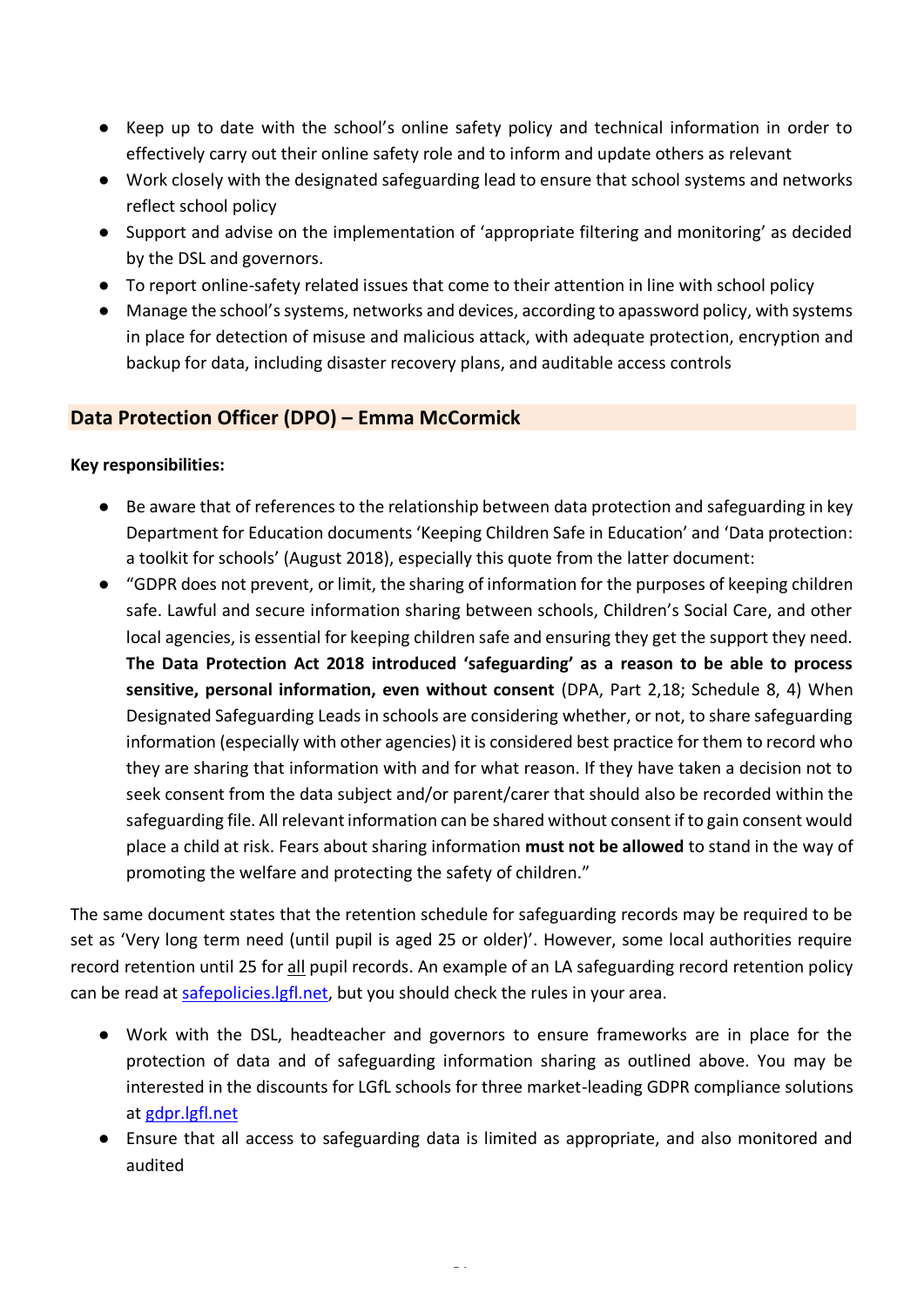### <span id="page-13-0"></span>**Volunteers and contractors (including tutor)**

#### **Key responsibilities:**

- Read, understand, sign and adhere to an acceptable use policy (AUP)
- Report any concerns, no matter how small, to the designated safety lead / online safety coordinator as named in the AUP
- Maintain an awareness of current online safety issues and guidance
- Model safe, responsible and professional behaviours in their own use of technology at school and as part of remote teaching or any online communications
- Note that as per AUP agreement a contractor will never attempt to arrange any meeting, **including tutoring session,** without the full prior knowledge and approval of the school, and will never do so directly with a pupil. The same applies to any private/direct communication with a pupil.

#### <span id="page-13-1"></span>**Pupils**

#### **Key responsibilities:**

- Read, understand, sign and adhere to the student/pupil acceptable use policy and review this annually
- Treat **home learning during any isolation/quarantine or bubble/school lockdown** in the same way as regular learning in school and behave as if a teacher or parent were watching the screen
- Avoid any private communication or use of personal logins/systems to communicate with or arrange meetings with school staff or tutors
- Understand the importance of reporting abuse, misuse or access to inappropriate materials, including any concerns about a member of school staff or supply teacher or online tutor
- Know what action to take if they or someone they know feels worried or vulnerable when using online technology, at school, home or anywhere else.
- To understand the importance of adopting safe and responsible behaviours and good online safety practice when using digital technologies outside of school and realise that the school's acceptable use policies cover actions out of school, including on social media
- Remember the rules on the misuse of school technology devices and logins used at home should be used just like if they were in full view of a teacher.
- Understand the benefits/opportunities and risks/dangers of the online world and know who to talk to at school or outside school if there are problems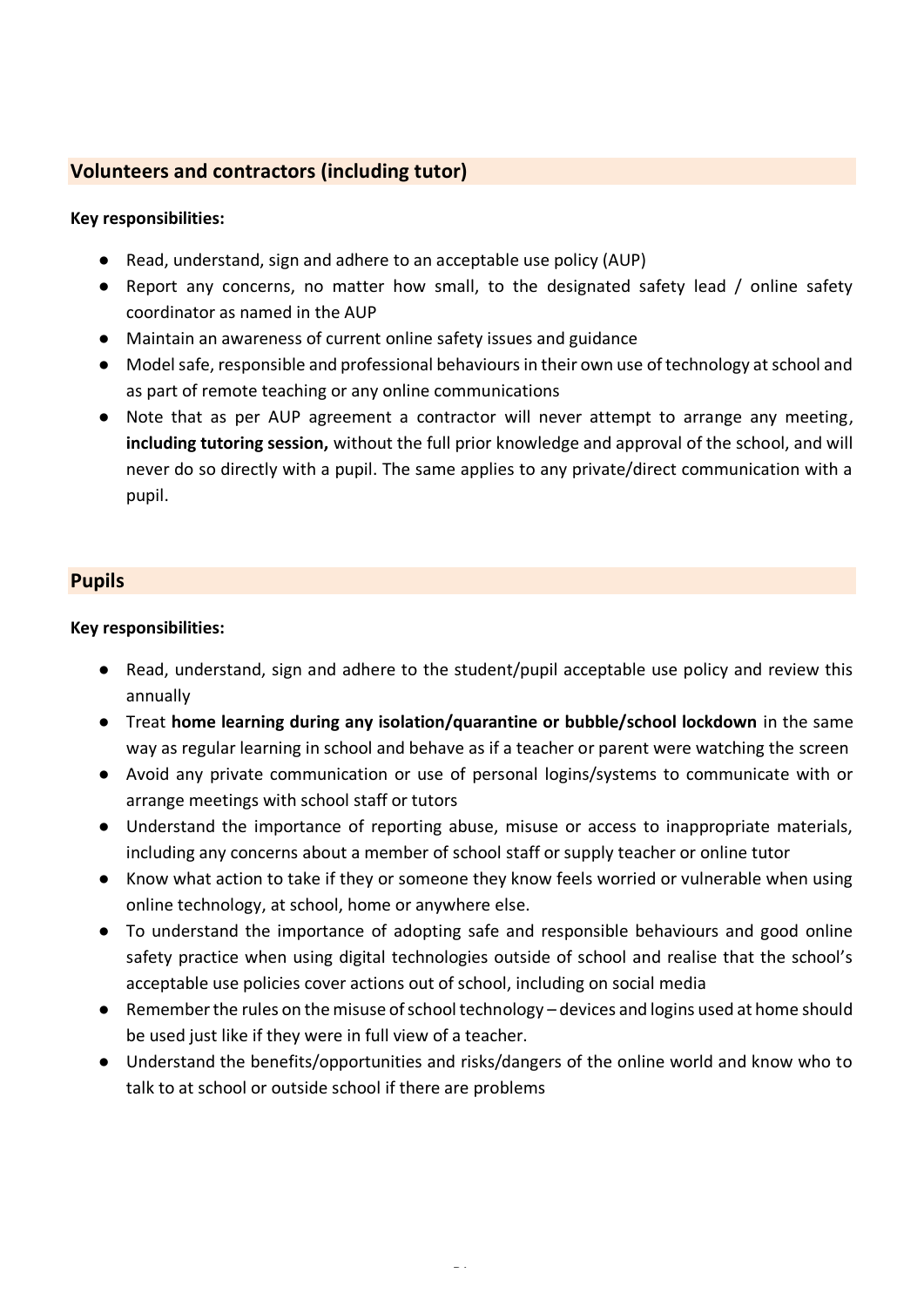### <span id="page-14-0"></span>**Parents/carers**

#### **Key responsibilities:**

- Read, sign and promote the school's parental acceptable use policy (AUP) and read the pupil AUP and encourage their children to follow it
- Consult with the school if they have any concerns about their children's and others' use of technology
- Promote positive online safety and model safe, responsible, respectful and positive behaviours in their own use of technology, including on social media: not sharing other's images or details without permission and refraining from posting negative, threatening or violent comments about others, including the school, its staff, volunteers, governors, contractors, pupils or other parents/carers.
- Encourage children to engage fully in home-learning during any period of isolation/quarantine or bubble/school closure and flag any concerns
- Support the child during remote learning to avoid video calls in a bedroom if possible and if not, to ensure the child is fully dressed and not in bed, with the camera pointing away from beds/bedding/personal information etc. and the background blurred or changed where possible.
- If organising private online tuition, remain in the room if possible, ensure the child knows tutors should not arrange new sessions directly with the child or attempt to communicate privately.

### **External groups including parent associations**

#### **Key responsibilities:**

- Any external individual/organisation will sign an acceptable use policy prior to using technology or the internet within school
- Support the school in promoting online safety and data protection
- Model safe, responsible, respectful and positive behaviours in their own use of technology, including on social media: not sharing other's images or details without permission and refraining from posting negative, threatening or violent comments about others, including the school staff, volunteers, governors, contractors, pupils or other parents/carers

### <span id="page-14-1"></span>**Education and curriculum**

The following subjects have the clearest online safety links (see the relevant role descriptors above for more information):

- Relationships education, relationships and sex education (RSE) and health (also known as RSHE or PSHE)
- Computing

However, as stated in the role descriptors above, it is the role of all staff to identify opportunities to thread online safety through all school activities, both outside the classroom and within the curriculum,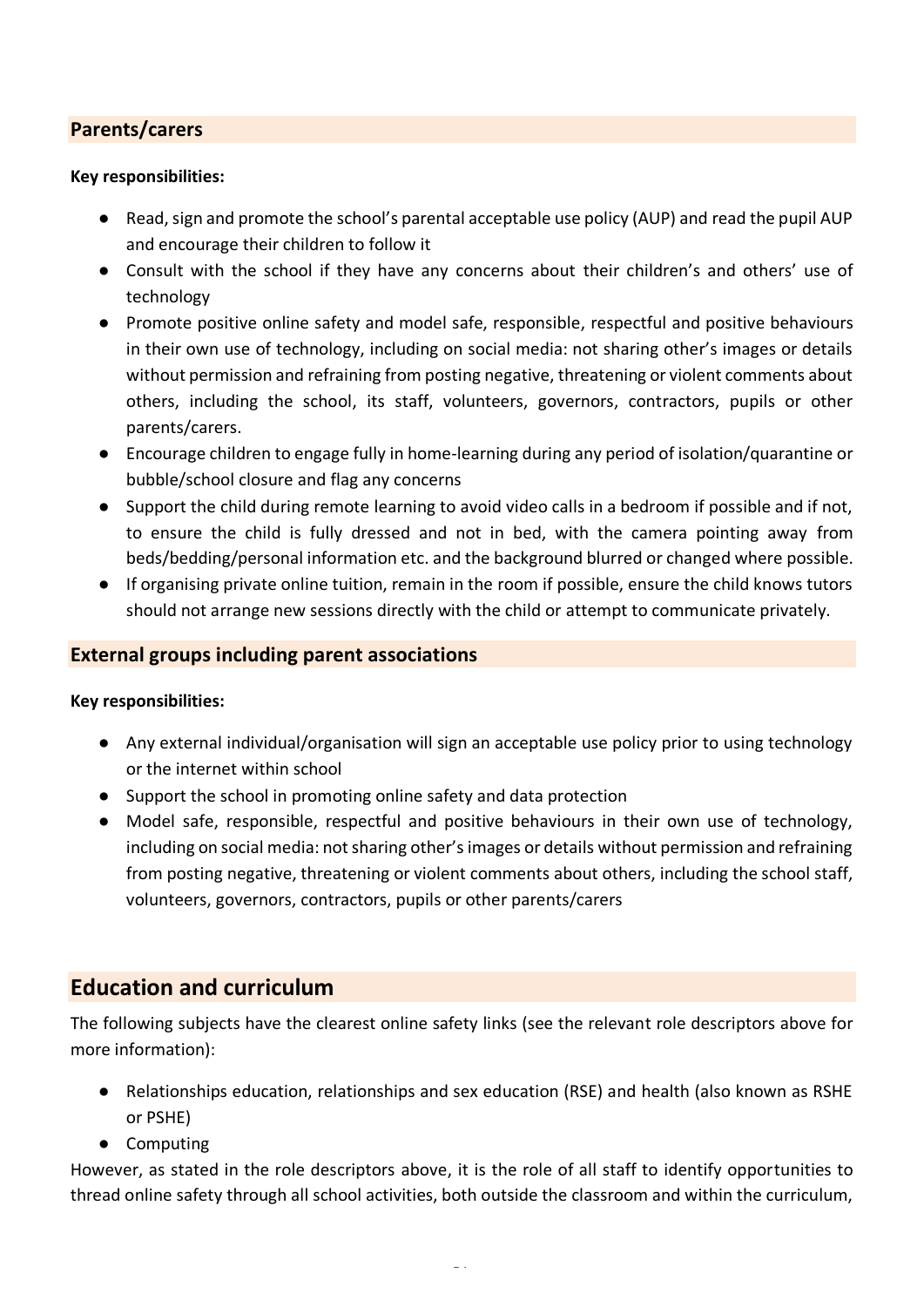supporting curriculum/stage/subject leads, and making the most of unexpected learning opportunities as they arise (which have a unique value for pupils)

Whenever overseeing the use of technology (devices, the internet, new technology such as augmented reality, etc) in school or setting as homework tasks, all staff should encourage sensible use, monitor what pupils/students are doing and consider potential dangers and the age appropriateness of websites (ask your DSL what appropriate filtering and monitoring policies are in place).

Equally, all staff should carefully supervise and guide pupils when engaged in learning activities involving online technology (including, extra-curricular, extended school activities if relevant and remote teaching), supporting them with search skills, critical thinking (e.g. fake news), age appropriate materials and signposting, and legal issues such as copyright and data law.

At Kirkby and Great Broughton School, we recognise that online safety and broader digital resilience must be thread throughout the curriculum and that is why we are working to adopt the cross-curricular framework 'Education for a Connected World – 2020 edition' from UKCIS (the UK Council for Internet Safety).

Annual reviews of curriculum plans / schemes of work (including for SEND pupils) are used as an opportunity to follow this framework more closely in its key areas of Self-image and Identity, Online relationships, Online reputation, Online bullying, Managing online information, Health, Wellbeing and lifestyle, Privacy and security, and Copyright and ownership.

# <span id="page-15-0"></span>**Handling online-safety concerns and incidents**

It is vital that all staff recognise that online-safety is a part of safeguarding.

General concerns must be handled in the same way as any other safeguarding concern; safeguarding is often referred to as a jigsaw puzzle, so all stakeholders should err on the side of talking to the onlinesafety lead / designated safeguarding lead to contribute to the overall picture or highlight what might not yet be a problem.

Support staff will often have a unique insight and opportunity to find out about issues first in the playground, corridors, toilets and other communal areas outside the classroom (particularly relating to bullying and sexual harassment and violence).

School procedures for dealing with online-safety will be mostly detailed in the following policies (primarily in the first key document):

- Child Protection Manual
- Anti-Bullying Policy
- Behaviour Policy (including school sanctions)
- Acceptable Use Policies
- Data Protection agreements and other documentation (e.g. privacy statement and consent forms for data sharing, image use etc)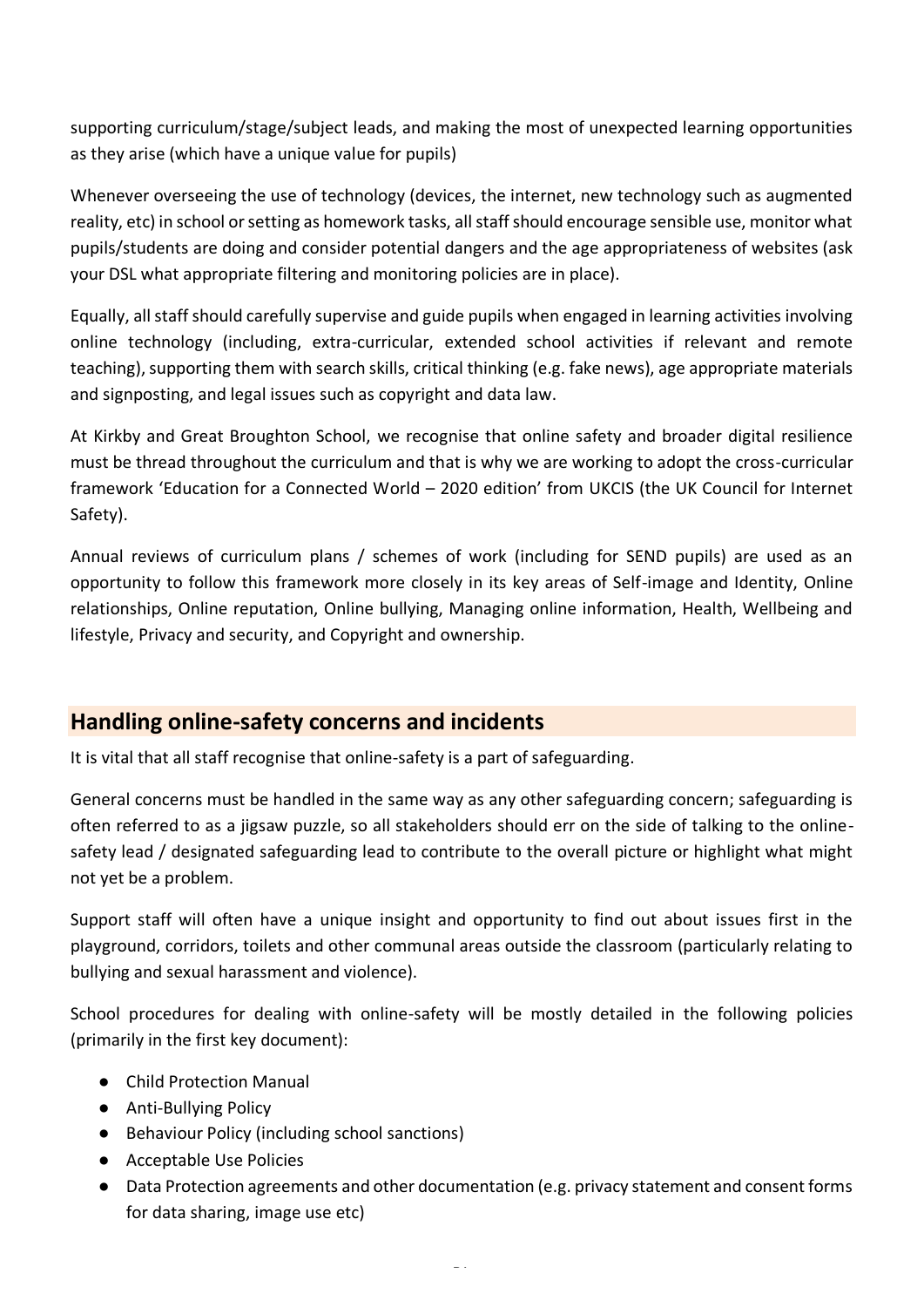This school commits to take all reasonable precautions to ensure online safety, but recognises that incidents will occur both inside school and outside school (and that those from outside school will continue to impact pupils when they come into school or during extended periods away from school. All members of the school are encouraged to report issues swiftly to allow us to deal with them quickly and sensitively through the school's escalation processes.

Any suspected online risk or infringement should be reported to the online safety lead / designated safeguarding lead on the same day – where clearly urgent, it will be made by the end of the lesson.

Any concern/allegation about staff misuse is always referred directly to the Headteacher, unless the concern is about the Headteacher in which case the complaint is referred to the Chair of Governors and the LADO (Local Authority's Designated Officer). Staff may also use the NSPCC Whistleblowing Helpline

The school will actively seek support from other agencies as needed (i.e. the local authority, Early Help, UK Safer Internet Centre's Professionals' Online Safety Helpline (POSH), NCA CEOP, Prevent Officer, Police, IWF). We will inform parents/carers of online-safety incidents involving their children, and the Police where staff or pupils engage in or are subject to behaviour which we consider is particularly disturbing or breaks the law (particular procedures are in place for sexting and upskirting; see section below).

The school should evaluate whether reporting procedures are adequate for any future closures/lockdowns/isolation etc and make alternative provisions in advance where these might be needed.

#### <span id="page-16-0"></span>**Actions where there are concerns about a child**

The following flow chart (it cannot be edited) is taken from page 22 of Keeping Children Safe in Education 2021 as the key education safeguarding document. As outlined previously, online safety concerns are no different to any other safeguarding concern.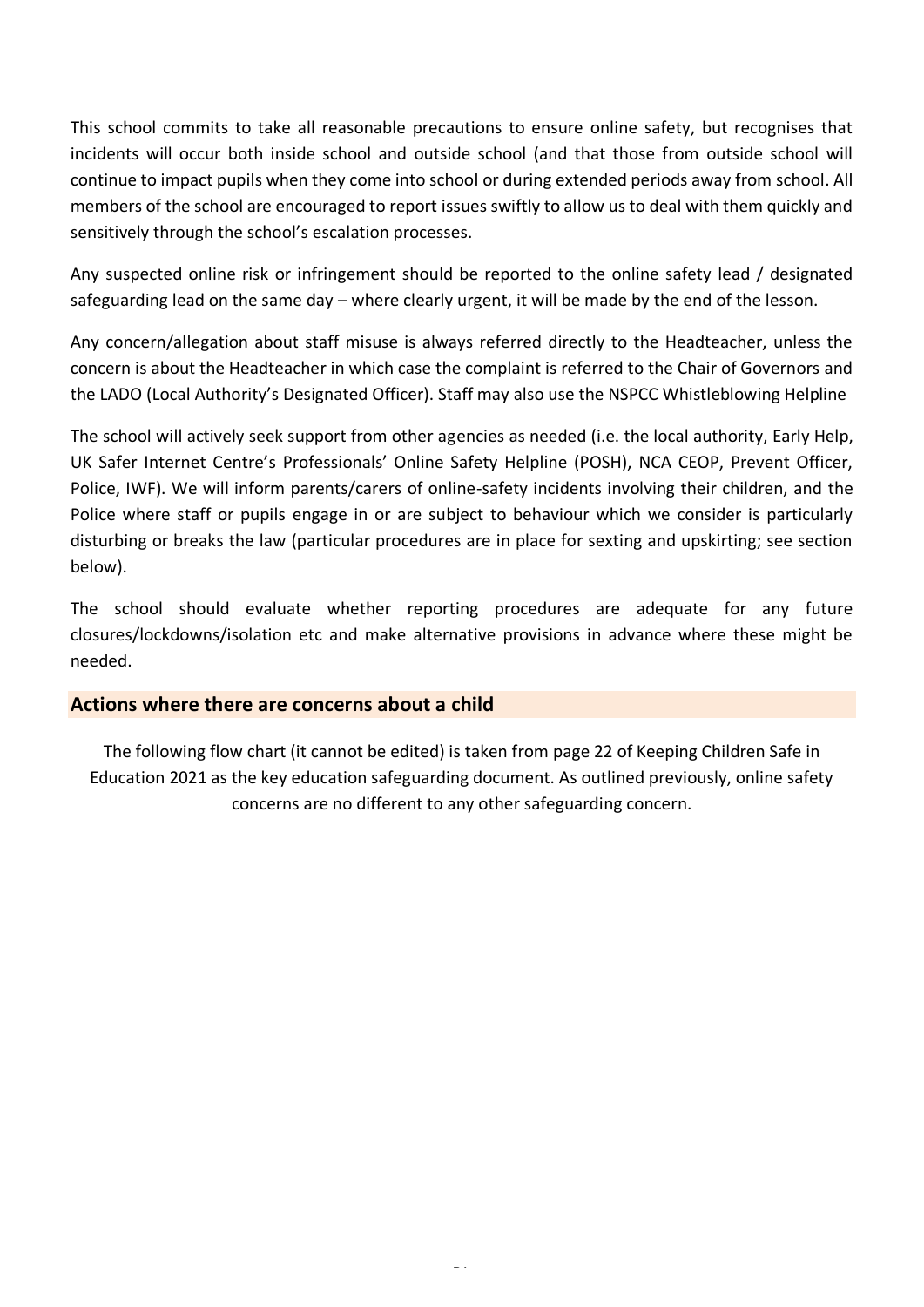

safeguarding lead (or deputies) as required), and re-refer if appropriate, to ensure the child's circumstances improve - the child's best interests must always come first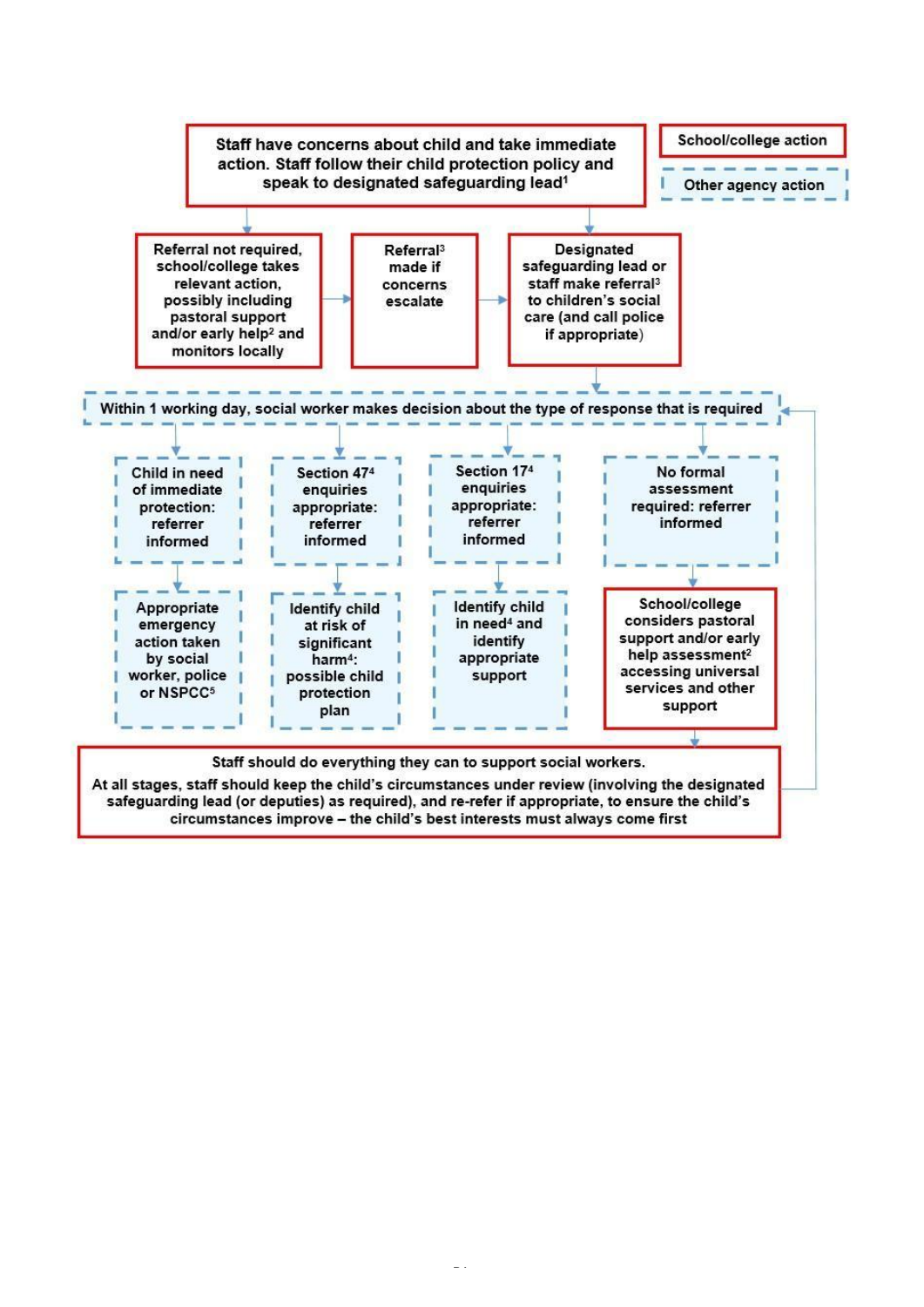#### <span id="page-18-0"></span>**Sexting – sharing nudes and semi-nudes**

All schools (regardless of phase) should refer to the updated UK Council for Internet Safety (UKCIS) guidance on sexting - now referred to as [Sharing nudes and semi-nudes: advice for education settings](https://www.gov.uk/government/publications/sharing-nudes-and-semi-nudes-advice-for-education-settings-working-with-children-and-young-people) to avoid unnecessary criminalisation of children. NB - where one of the parties is over 18, this is no longer sexting but child sexual abuse.

There is a one-page overview called [Sharing nudes and semi-nudes: how to respond to an incident f](https://assets.publishing.service.gov.uk/government/uploads/system/uploads/attachment_data/file/947546/Sharing_nudes_and_semi_nudes_how_to_respond_to_an_incident_Summary_V2.pdf)or all staff (not just classroom-based staff) to read, in recognition of the fact that it is mostly someone other than the designated safeguarding lead (DSL) or online safety lead to first become aware of an incident, and it is vital that the correct steps are taken. Staff other than the DSL must not attempt to view, share or delete the image or ask anyone else to do so, but to go straight to the DSL.

The school DSL will in turn use the full guidance document, [Sharing nudes and semi-nudes](https://assets.publishing.service.gov.uk/government/uploads/system/uploads/attachment_data/file/947545/UKCIS_sharing_nudes_and_semi_nudes_advice_for_education_settings_V2.pdf) – advice for [educational settings](https://assets.publishing.service.gov.uk/government/uploads/system/uploads/attachment_data/file/947545/UKCIS_sharing_nudes_and_semi_nudes_advice_for_education_settings_V2.pdf) to decide next steps and whether other agencies need to be involved.



#### **\*Consider the 5 points for immediate referral at initial review:**

1. The incident involves an adult

2. There is reason to believe that a child or young person has been coerced, blackmailed or groomed, or there are concerns about their capacity to consent (for example, owing to special educational needs)

3. What you know about the images or videos suggests the content depicts sexual acts which are unusual for the young person's developmental stage, or are violent

4. The images involves sexual acts and any pupil in the images or videos is under 13

5. You have reason to believe a child or young person is at immediate risk of harm owing to the sharing of nudes and semi-nudes, for example, they are presenting as suicidal or self-harming

It is important that everyone understands that whilst sexting is illegal, pupils/students can come and talk to members of staff if they have made a mistake or had a problem in this area.

#### <span id="page-18-1"></span>**Upskirting**

It is important that everyone understands that upskirting (taking a photo of someone under their clothing, not necessarily a skirt) is now a criminal offence, as highlighted in Keeping Children Safe in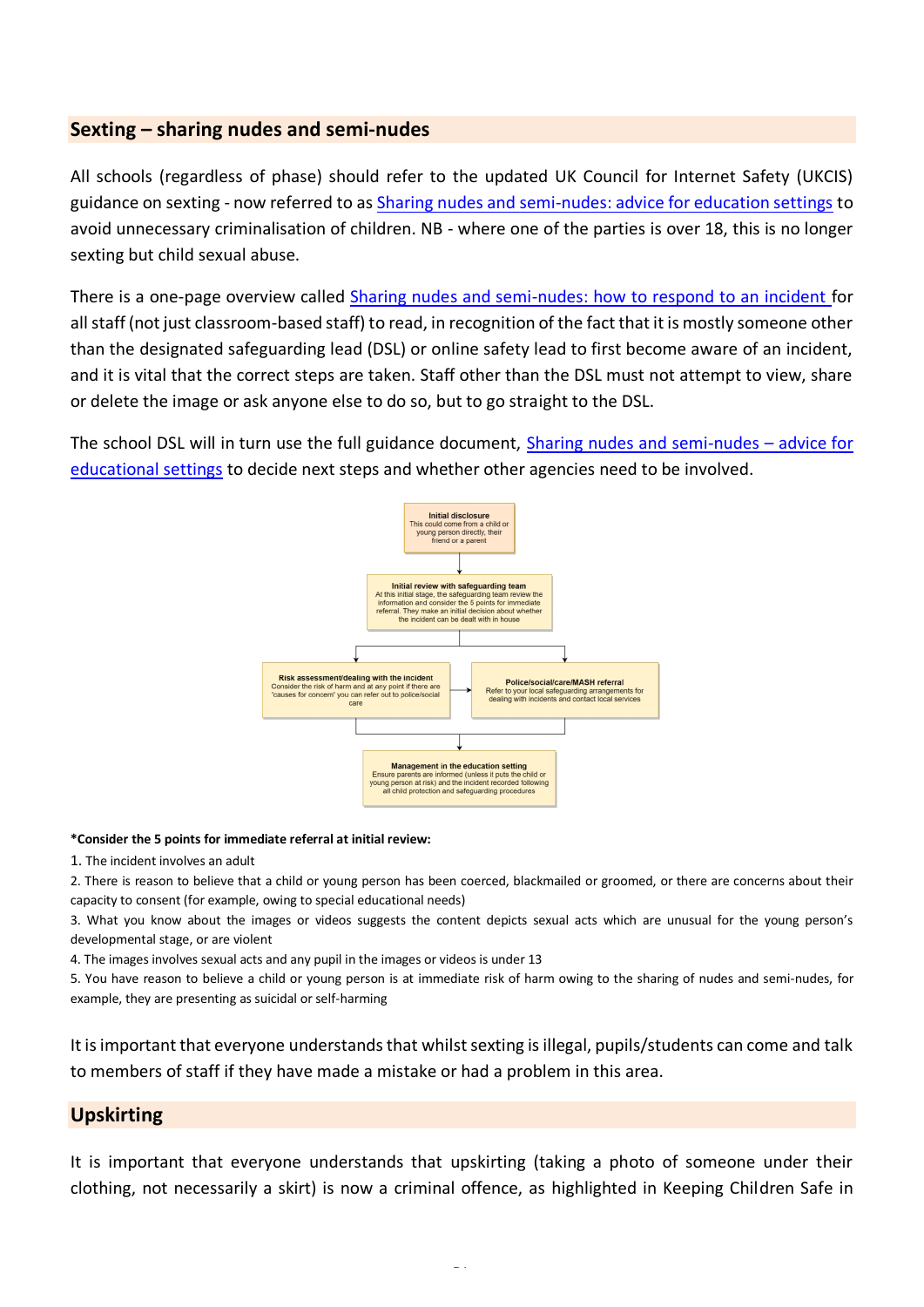Education and that pupils/students can come and talk to members of staff if they have made a mistake or had a problem in this area.

### <span id="page-19-0"></span>**Bullying**

Online bullying should be treated like any other form of bullying and the school bullying policy should be followed for online bullying, which may also be referred to as cyberbullying, including issues arising from banter.

### <span id="page-19-1"></span>**Sexual violence and harassment**

DfE guidance on sexual violence and harassment is referenced in Keeping Children Safe in Education and also a document in its own right. It would be useful for all staff to be aware of this guidance: paragraphs 45-49 cover the immediate response to a report and confidentiality which is highly relevant for all staff; the case studies section provides a helpful overview of some of the issues which may arise.

Any incident of sexual harassment or violence (online or offline) should be reported to the DSL who will follow the full guidance. Staff should work to foster a zero-tolerance culture. The guidance stresses that schools must take all forms of sexual violence and harassment seriously, explaining how it exists on a continuum and that behaviours incorrectly viewed as 'low level' are treated seriously and not allowed to perpetuate. The document makes specific reference to behaviours such as bra-strap flicking and the careless use of language.

### <span id="page-19-2"></span>**Misuse of school technology (devices, systems, networks or platforms)**

Clear and well communicated rules and procedures are essential to govern pupil and adult use of school networks, connections, internet connectivity and devices, cloud platforms and social media (both when on school site and outside of school).

These are defined in the relevant Acceptable Use Policy as well as in this document, for example in the sections relating to the professional and personal use of school platforms/networks/clouds, devices and other technology, as well as to BYOD (bring your own device) policy.

Where pupils contravene these rules, the school behaviour policy will be applied; where staff contravene these rules, action will be taken as outlined in the staff code of conduct.

It will be necessary to reinforce these as usual at the beginning of any school year but also to remind pupils that **the same applies for any home learning** that may take place in future periods of absence/ closure/quarantine etc.

Further to these steps, the school reserves the right to withdraw – temporarily or permanently – any or all access to such technology, or the right to bring devices onto school property.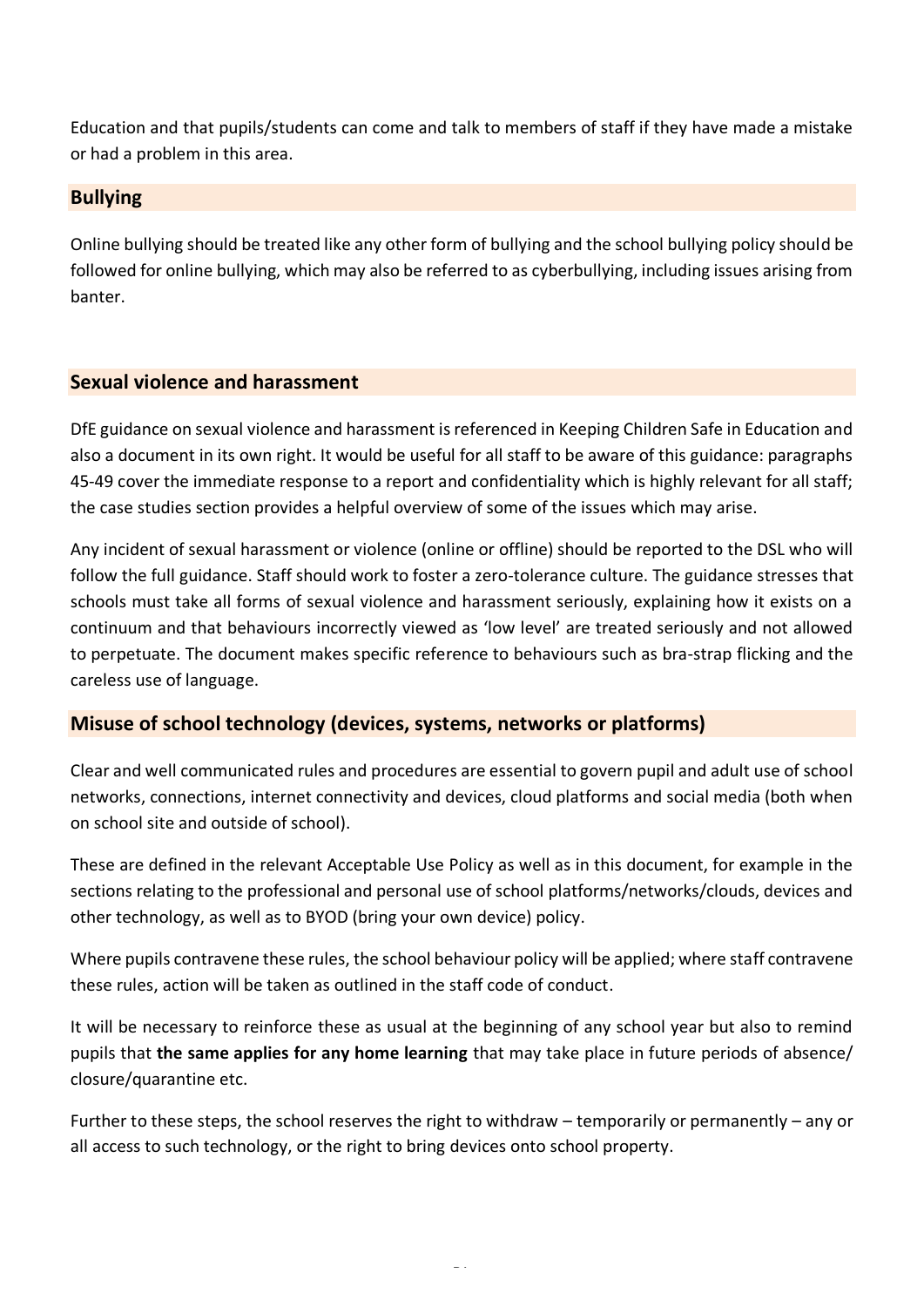### <span id="page-20-0"></span>**Social media incidents**

See the social media section later in this document for rules and expectations of behaviour for children and adults in the K&GB community. These are also governed by school Acceptable Use Policies

Breaches will be dealt with in line with the school behaviour policy (for pupils) or code of conduct/handbook (for staff).

Further to this, where an incident relates to an inappropriate, upsetting, violent or abusive social media post by a member of the school community, the school will request that the post be deleted and will expect this to be actioned promptly.

Where an offending post has been made by a third party, the school may report it to the platform it is hosted on, and may contact the Professionals' Online Safety Helpline, POSH, (run by the UK Safer Internet Centre) for support or help to accelerate this process.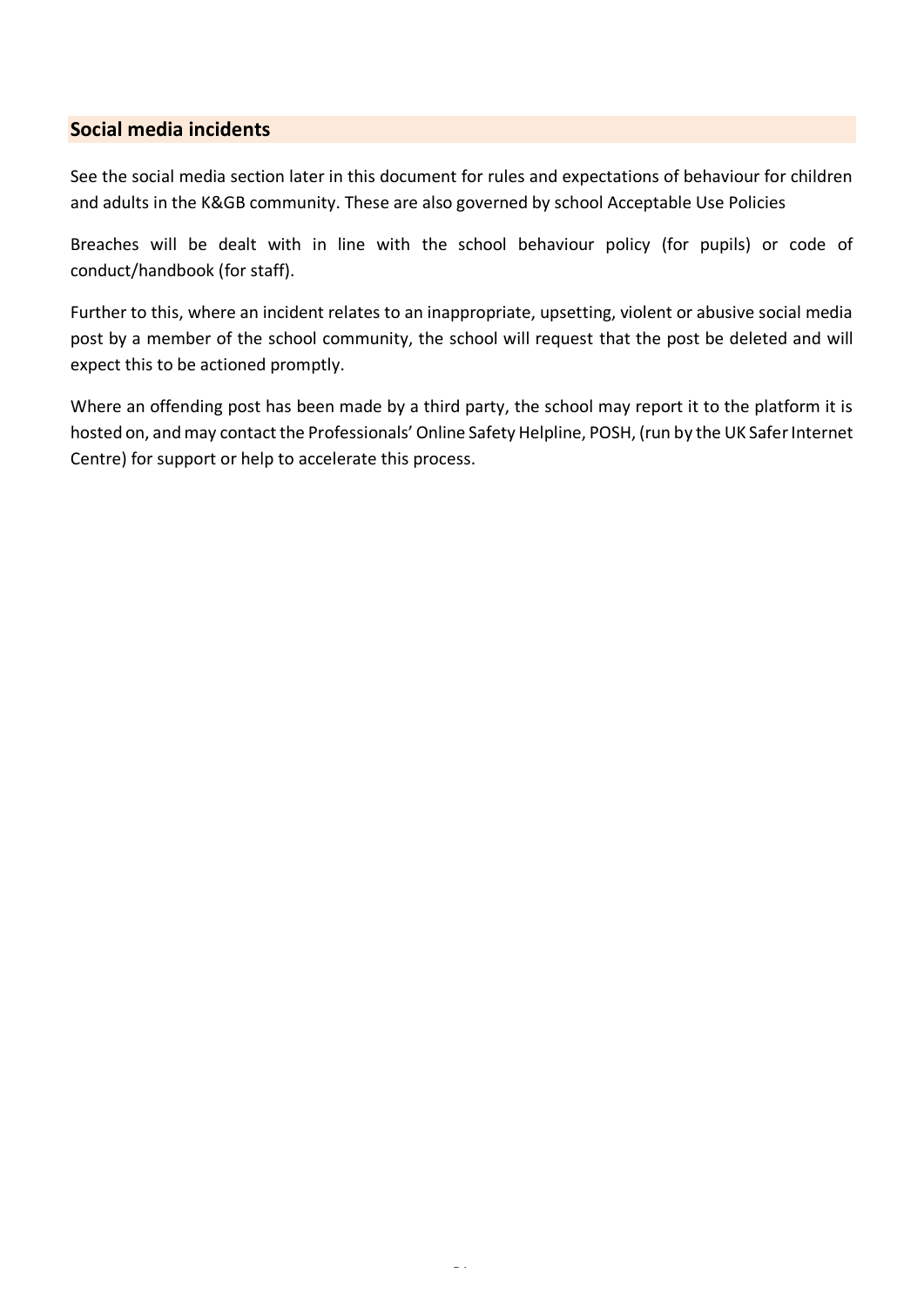### <span id="page-21-0"></span>**Data protection and data security**

There are references to the relationship between data protection and safeguarding in key Department for Education documents 'Keeping Children Safe in Education' and 'Data protection: a toolkit for schools' (August 2018), which the DSL will seek to apply. This quote from the latter document is useful for all staff – note the red and purple highlights:

"**GDPR does not prevent, or limit, the sharing of information for the purposes of keeping children safe.** Lawful and secure information sharing between schools, Children's Social Care, and other local agencies, is essential for keeping children safe and ensuring they get the support they need. **The Data Protection Act 2018 introduced 'safeguarding' as a reason to be able to process sensitive, personal information, even without consent** (DPA, Part 2,18; Schedule 8, 4) When Designated Safeguarding Leads in schools are considering whether, or not, to share safeguarding information (especially with other agencies) **it is considered best practice for them to record who they are sharing that information with and for what reason. If they have taken a decision not to seek consent from the data subject and/or parent/carer that should also be recorded within the safeguarding file. All relevant information can be shared without consent if to gain consent would place a child at risk. Fears about sharing information must not be allowed to stand in the way of promoting the welfare and protecting the safety of children**."

All pupils, staff, governors, volunteers, contractors and parents are bound by the school's data protection policy and agreements.

The headteacher and governors work together to ensure a GDPR-compliant framework for storing data, but which ensures that child protection is always put first and data-protection processes support careful and legal sharing of information.

Staff are reminded that all safeguarding data is highly sensitive and should be treated with the strictest confidentiality at all times, and only shared via approved channels to colleagues or agencies with appropriate permissions.

# <span id="page-21-1"></span>**Appropriate filtering and monitoring**

Keeping Children Safe in Education obliges schools to "ensure appropriate filters and appropriate monitoring systems are in place [and] not be able to access harmful or inappropriate material [but at the same time] be careful that "over blocking" does not lead to unreasonable restrictions as to what children can be taught with regards to online teaching and safeguarding."

There are three types of appropriate monitoring identified by the Safer Internet Centre. These are:

- 1. Physical monitoring (adult supervision in the classroom, at all times)
- 2. Internet and web access
- 3. Active/Pro-active technology monitoring services (Smooth Wall)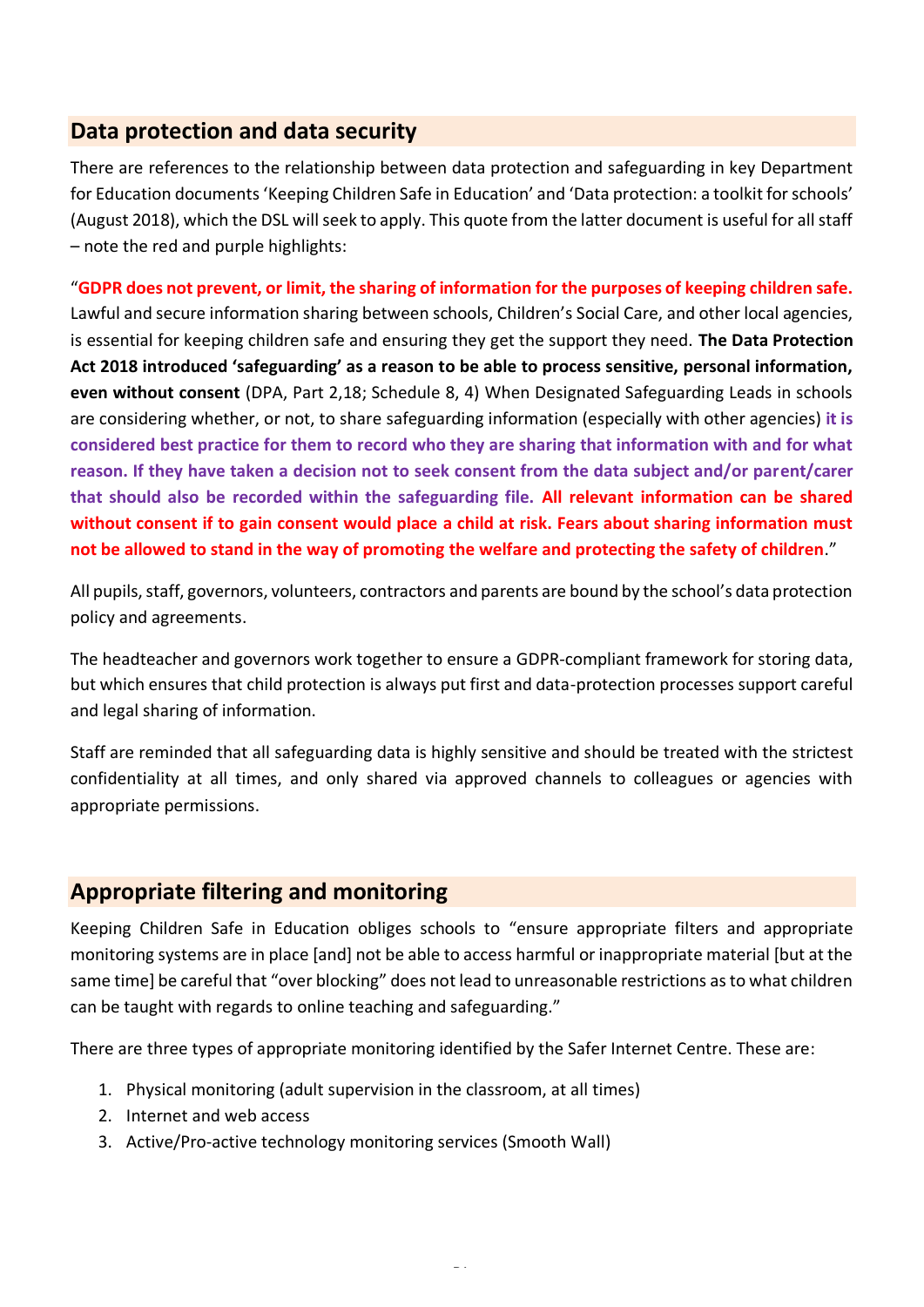### <span id="page-22-0"></span>**Electronic communications**

Please read this section alongside references to pupil-staff communications in the overall school Safeguarding Policy, and in conjunction with the Data Protection Policy. This section only covers electronic communications, but the same principles of transparency, appropriate conduct and audit trail apply.

#### <span id="page-22-1"></span>**Email**

● Staff and governors at this school use the Outlook365 system for all school emails

General principles for email use are as follows:

- Email, Teams and SeeSaw are the only means of electronic communication to be used between staff and pupils / staff and parents (in both directions). Use of a different platform must be approved in advance by the data-protection officer / headteacher in advance. Any unauthorised attempt to use a different system may be a safeguarding concern or disciplinary matter and should be notified to the DSL (if by a child) or to the Headteacher (if by a staff member).
- Email may only be sent using the email systems above. There should be no circumstances where a private email is used; if this happens by mistake, the DSL/Headteacher (the particular circumstances of the incident will determine whose remit this is) should be informed immediately.
- Staff or pupil personal data should never be sent/shared/stored on email.
	- o Internally, staff should use the school network, including when working from home when remote access is available via Teams.
- Appropriate behaviour is expected at all times, and the system should not be used to send inappropriate materials or language which is or could be construed as bullying, aggressive, rude, insulting, illegal or otherwise inappropriate, or which (for staff) might bring the school into disrepute or compromise the professionalism of staff
- Staff are allowed to use the email system for reasonable (not excessive, not during lessons) personal use .

See also the social media section of this policy.

### <span id="page-22-2"></span>**School website**

The school website is a key public-facing information portal for the school community (both existing and prospective stakeholders) with a key reputational value.

The DfE has determined information which must be available on a school website.

Where staff submit information for the website, they are asked to remember: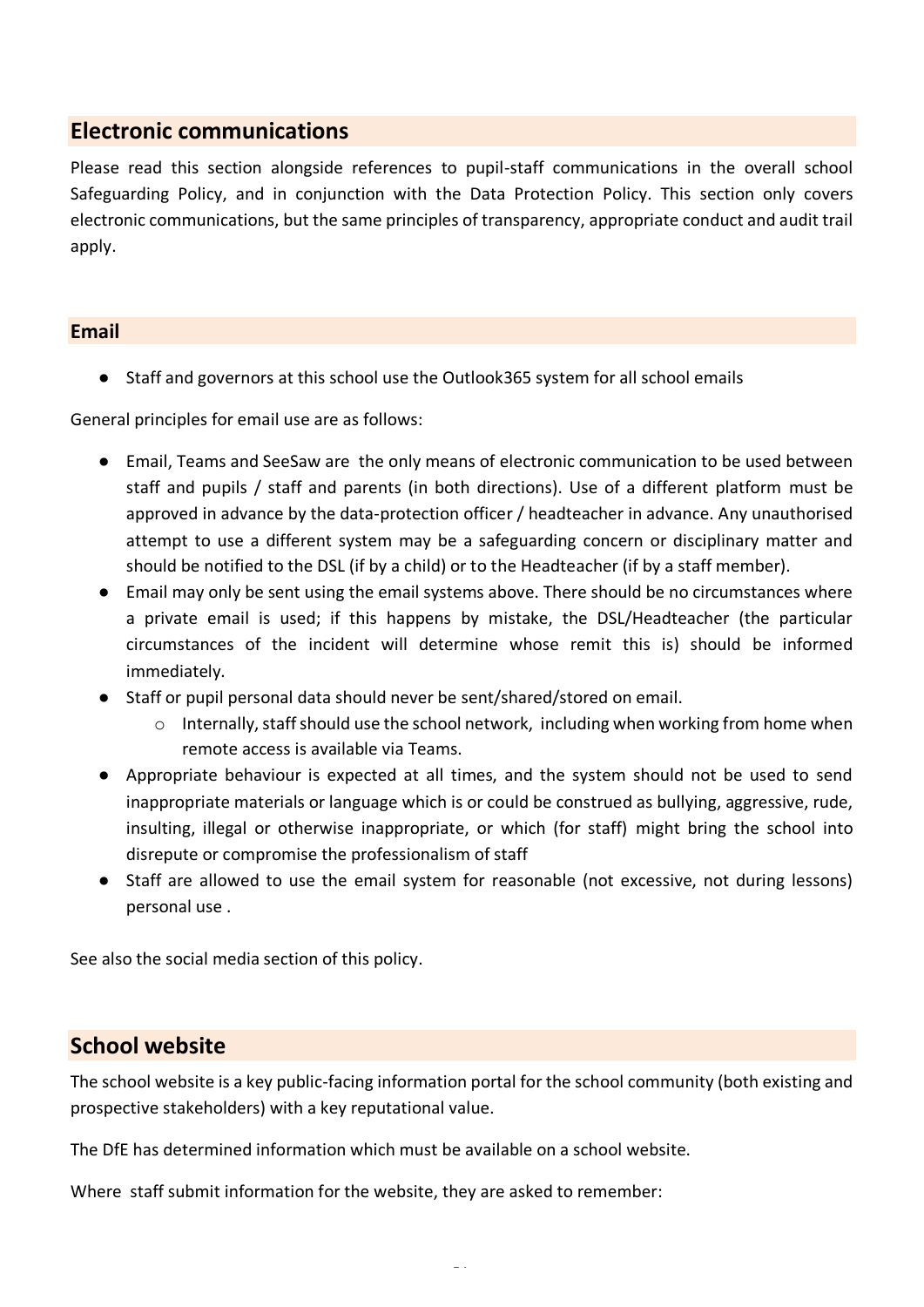- Schools have the same duty as any person or organisation to respect and uphold copyright law schools have been fined thousands of pounds for copyright breaches. Sources must always be credited and material only used with permission. There are many open-access libraries of highquality public-domain images that can be used (e.g. pixabay.com for marketing materials – beware some adult content on this site).
- Where pupil work, images or videos are published on the website, their identities are protected and full names are not published (remember also not to save images with a filename that includes a pupil's full name).

# <span id="page-23-1"></span><span id="page-23-0"></span>**Digital images and video**

When a pupil/student joins the school, parents/carers are asked if they give consent for their child's image to be captured in photographs or videos, for what purpose (beyond internal assessment, which does not require express consent) and for how long. Parents answer as follows:

- For displays around the school
- For the newsletter
- For use in paper-based school marketing
- For online prospectus or websites
- For a specific high profile image for display or publication
- For social media
- For films- online

Whenever a photo or video is taken/made, the member of staff taking it will check the latest database before using it for any purpose.

Any pupils shown in public facing materials are never identified with more than first name (and photo file names/tags do not include full names to avoid accidentally sharing them).

All staff are governed by their contract of employment and the school's Acceptable Use Policy, which covers the use of mobile phones/personal equipment for taking pictures of pupils, and where these are stored. At K&GB School no member of staff will use their personal phone to capture photos or videos of pupils

Staff and parents are reminded annually about the importance of not sharing without permission, due to reasons of child protection (e.g. looked-after children often have restrictions for their own protection), data protection, religious or cultural reasons, or simply for reasons of personal privacy.

We encourage young people to think about their online reputation and digital footprint, so we should be good adult role models by not oversharing (or providing embarrassment in later life – and it is not for us to judge what is embarrassing or not).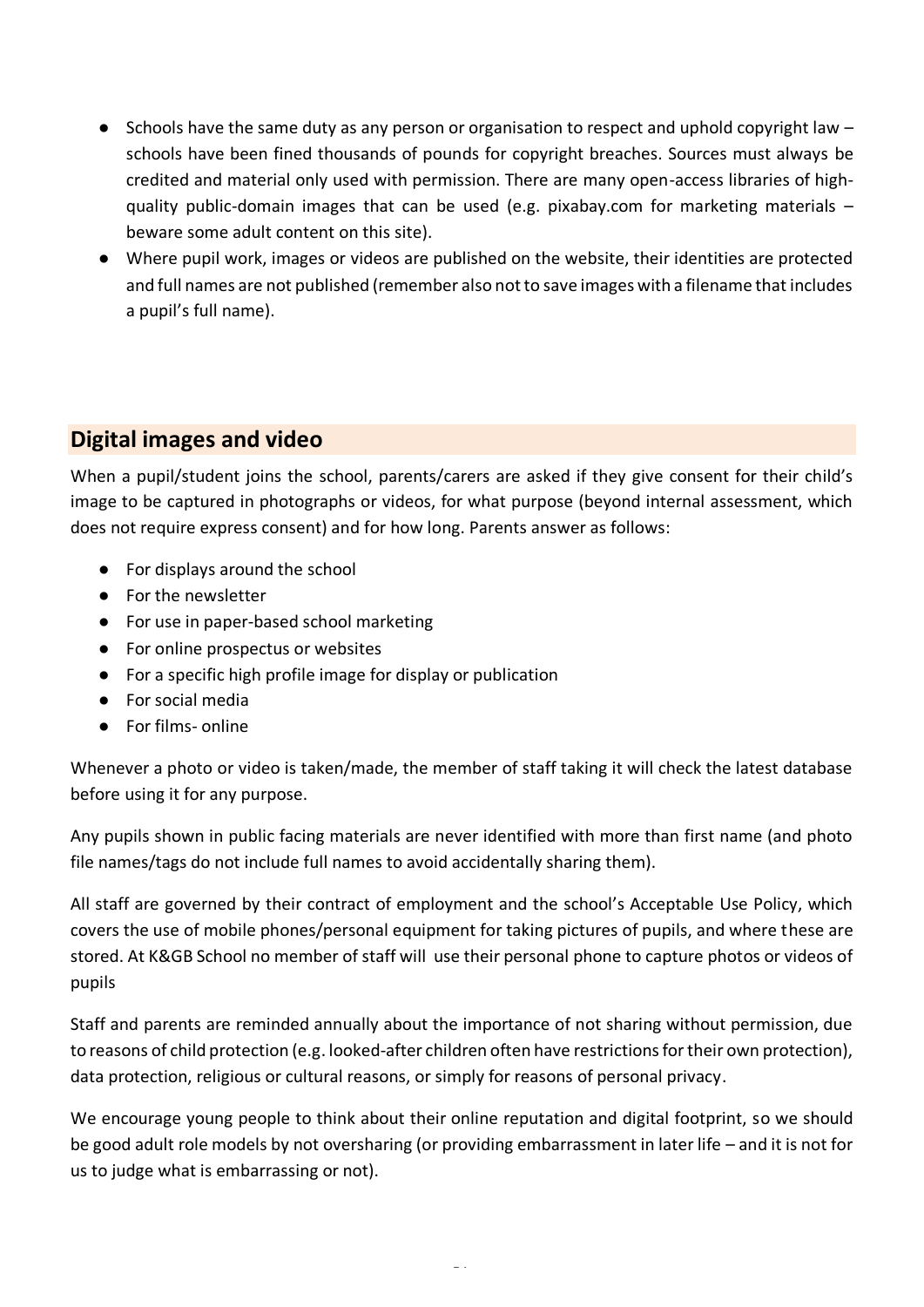Pupils are taught about how images can be manipulated in their online safety education programme and also taught to consider how to publish for a wide range of audiences which might include governors, parents or younger children

Pupils are advised to be very careful about placing any personal photos on social media. They are taught to understand the need to maintain privacy settings so as not to make public, personal information.

Pupils are taught that they should not post images or videos of others without their permission. We teach them about the risks associated with providing information with images (including the name of the file), that reveals the identity of others and their location. We teach them about the need to keep their data secure and what to do if they / or a friend are subject to bullying or abuse.

# <span id="page-24-0"></span>**Social media**

### <span id="page-24-1"></span>**Kirkby and Great Broughton's SM presence**

The school works on the principle that if we don't manage our social media reputation, someone else will.

Online Reputation Management (ORM) is about understanding and managing our digital footprint (everything that can be seen or read about the school online). Few parents will apply for a school place without first 'googling' the school, and the Ofsted pre-inspection check includes monitoring what is being said online (Mumsnet is a favourite).

Negative coverage almost always causes some level of disruption. Up to half of all cases dealt with by the Professionals Online Safety Helpline (POSH: [helpline@saferinternet.org.uk](mailto:helpline@saferinternet.org.uk)) involve schools' (and staff members') online reputation.

Accordingly, we manage and monitor our social media footprint carefully to know what is being said about the school and to respond to criticism and praise in a fair, responsible manner.

Emma McCormick is responsible for managing our Facebook account.

### <span id="page-24-2"></span>**Staff, pupils' and parents' SM presence**

Social media (including here all apps, sites and games that allow sharing and interaction between users) is a fact of modern life, and as a school, we accept that many parents, staff and pupils will use it. However, as stated in the acceptable use policies which all members of the school community sign, we expect everybody to behave in a positive manner, engaging respectfully with the school and each other on social media, in the same way as they would face to face.

This positive behaviour can be summarised as not making any posts which are or could be construed as bullying, aggressive, rude, insulting, illegal or otherwise inappropriate, or which might bring the school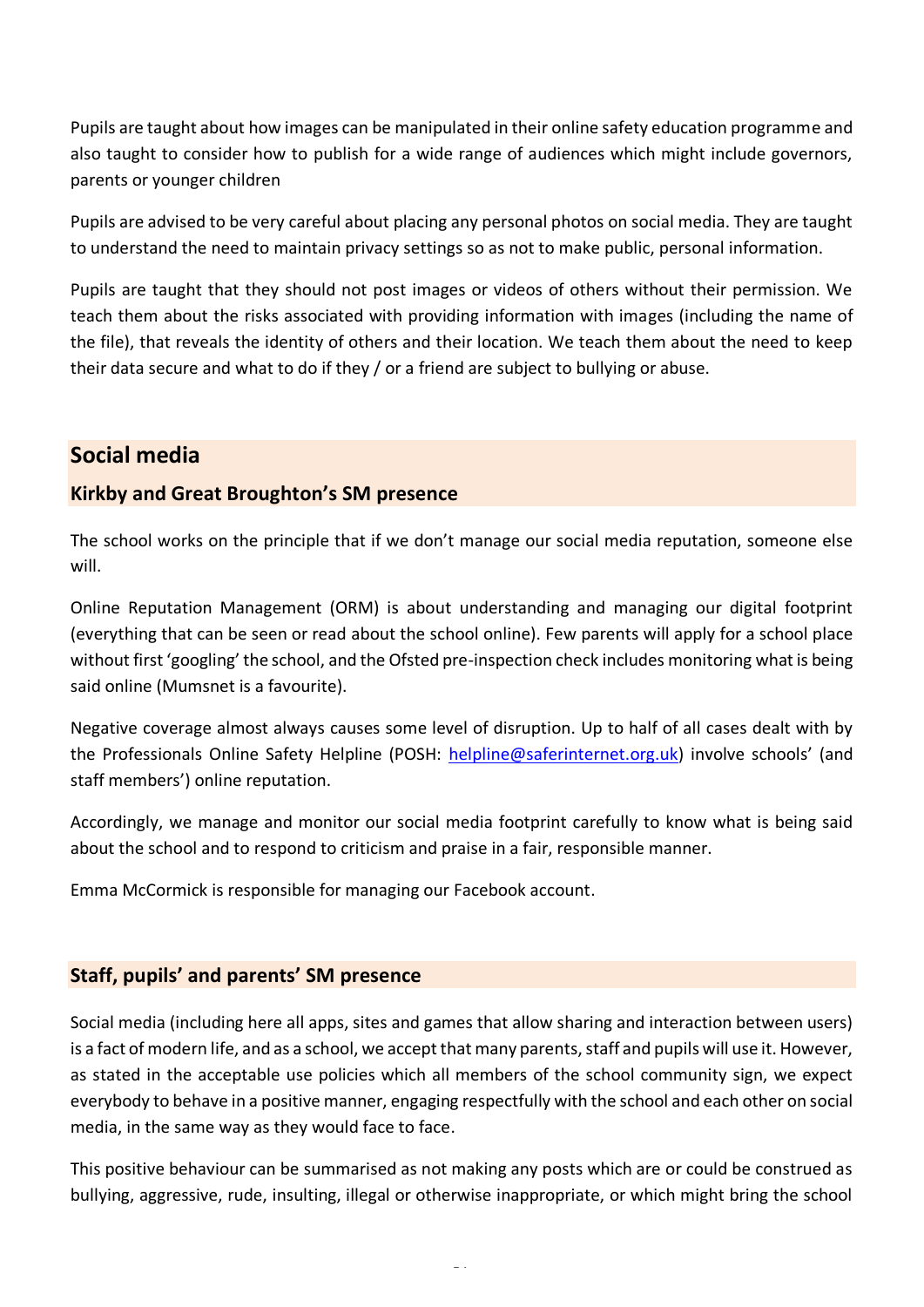or (particularly for staff) teaching profession into disrepute. This applies both to public pages and to private posts, e.g. parent chats, pages or groups.

If parents have a concern about the school, we would urge them to contact us directly and in private to resolve the matter. If an issue cannot be resolved in this way, the school complaints procedure should be followed. Sharing complaints on social media is unlikely to help resolve the matter, but can cause upset to staff, pupils and parents, also undermining staff morale and the reputation of the school (which is important for the pupils we serve).

Many social media platforms have a minimum age of 13 (note that WhatsApp is 16+), but the school sometimes deals with issues arising on social media with pupils/students under the age of 13. We ask parents to respect age ratings on social media platforms wherever possible and not encourage or condone underage use. It is worth noting that Online Harms regulation is likely to require more stringent age verification measures over the coming years.

However, the school has to strike a difficult balance of not encouraging underage use at the same time as needing to acknowledge reality in order to best help our pupils/students to avoid or cope with issues if they arise. Online safety lessons will look at social media and other online behaviour, how to be a good friend online and how to report bullying, misuse, intimidation or abuse. However, children will often learn most from the models of behaviour they see and experience, which will often be from adults.

Parents can best support this by talking to their children about the apps, sites and games they use (you don't need to know them – ask your child to explain it to you), with whom, for how long, and when (late at night / in bedrooms is not helpful for a good night's sleep and productive teaching and learning at school the next day). You may wish to refer to the new Digital Family [Agreement](https://assets.publishing.service.gov.uk/government/uploads/system/uploads/attachment_data/file/947546/Sharing_nudes_and_semi_nudes_how_to_respond_to_an_incident_Summary_V2.pdf) to help establish shared expectations and the [Top Tips for Parents](https://static.lgfl.net/LgflNet/downloads/digisafe/Parent-Top-Tips-Safe-Online-Corona.pdf) poster along with relevant items and support available from [parentsafe.lgfl.net](https://parentsafe.lgfl.net/) and introduce the [Children's](https://www.childrenscommissioner.gov.uk/our-work/digital/5-a-day/)  [Commission Digital 5 A Day.](https://www.childrenscommissioner.gov.uk/our-work/digital/5-a-day/)

Email and SeeSaw is the official electronic communication channel between parents and the school, and between staff and pupils.

Pupils/students are not allowed\* to be 'friends' with or make a friend request\*\* to any staff, governors, volunteers and contractors or otherwise communicate via social media.

Pupils/students are discouraged from 'following' staff, governor, volunteer or contractor public accounts (e.g. following a staff member with a public Instagram account). However, we accept that this can be hard to control (but this highlights the need for staff to remain professional in their private lives). In the reverse situation, however, staff must not follow such public student accounts.

\* Exceptions may be made, e.g. for pre-existing family links, but these must be approved by the Headteacher/Principal, and should be declared upon entry of the pupil or staff member to the school).

\*\* Any attempt to do so may be a safeguarding concern or disciplinary matter and should be notified to the DSL (if by a child) or to the Headteacher (if by a staff member).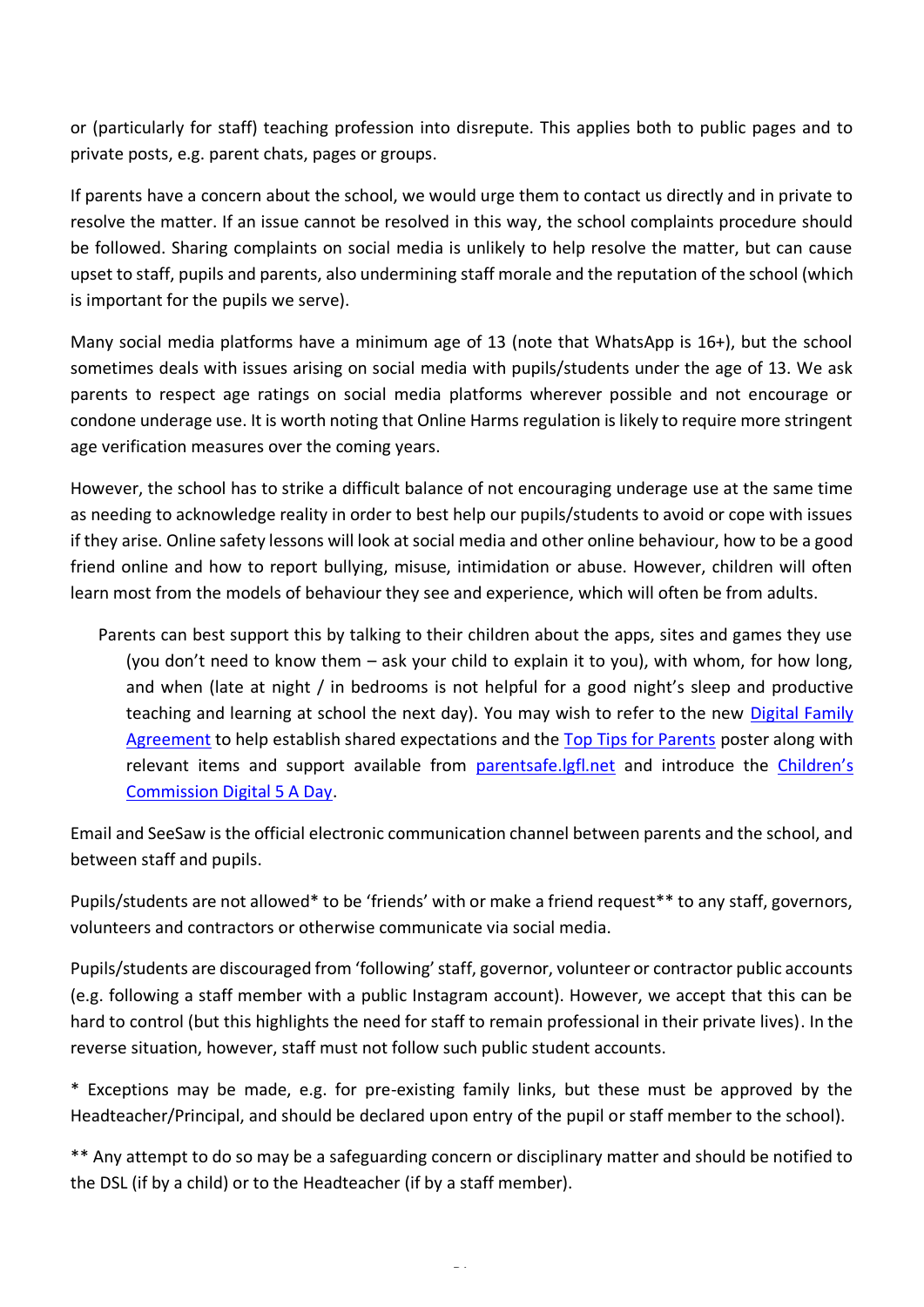Staff are reminded that they are obliged not to bring the school or profession into disrepute and the easiest way to avoid this is to have the strictest privacy settings and avoid inappropriate sharing and oversharing online. They should never discuss the school or its stakeholders on social media and be careful that their personal opinions might not be attributed to the school, trust or local authority, bringing the school into disrepute.

The serious consequences of inappropriate behaviour on social media are underlined by the fact that during the last 5 years, there have been 263 Prohibition Orders issued by the Teacher Regulation Agency to teaching staff that involved misuse of social media/technology.

All members of the school community are reminded that particularly in the context of social media, it is important to comply with the school policy on Digital Images and Video (see page ) and permission is sought before uploading photographs, videos or any other information about other people.

The statements of the Acceptable Use Policies (AUPs) which all members of the school community have signed are also relevant to social media activity, as is the school's Data Protection Policy.

## <span id="page-26-0"></span>**Device usage**

Remind those with access to school devices about rules on the misuse of school technology – devices used at home should be used just like if they were in full view of a teacher or colleague. Please read the following in conjunction with acceptable use policies and the following sections of this document which all impact upon device usage: copyright, data protection, social media, misuse of technology, and digital images and video.

### <span id="page-26-1"></span>**Personal devices including wearable technology and bring your own device (BYOD)**

- **Pupils** in Year 6 who walk home alone are allowed to bring mobile phones in for emergency use only but must give the phone to staff on arrival.
- **All staff who work directly with children** should leave their mobile phones on silent and only use them in private staff areas during school hours. See also the Digital images and video section on page and Data protection and data security section on page . Child/staff data should never be downloaded onto a private phone. If a staff member is expecting an important personal call when teaching or otherwise on duty, they may leave their phone with the school office to answer on their behalf or ask for the message to be left with the school office.
- **Volunteers, contractors, governors** should leave their phones in their pockets and turned off. Under no circumstances should they be used in the presence of children or to take photographs or videos. If this is required (e.g. for contractors to take photos of equipment or buildings), permission of the headteacher should be sought (the headteacher may choose to delegate this) and this should be done in the presence of a member staff.
- **Parents** are asked to leave their phones in their pockets and turned off when they are on site. They should ask permission before taking any photos, e.g. of displays in corridors or classrooms,